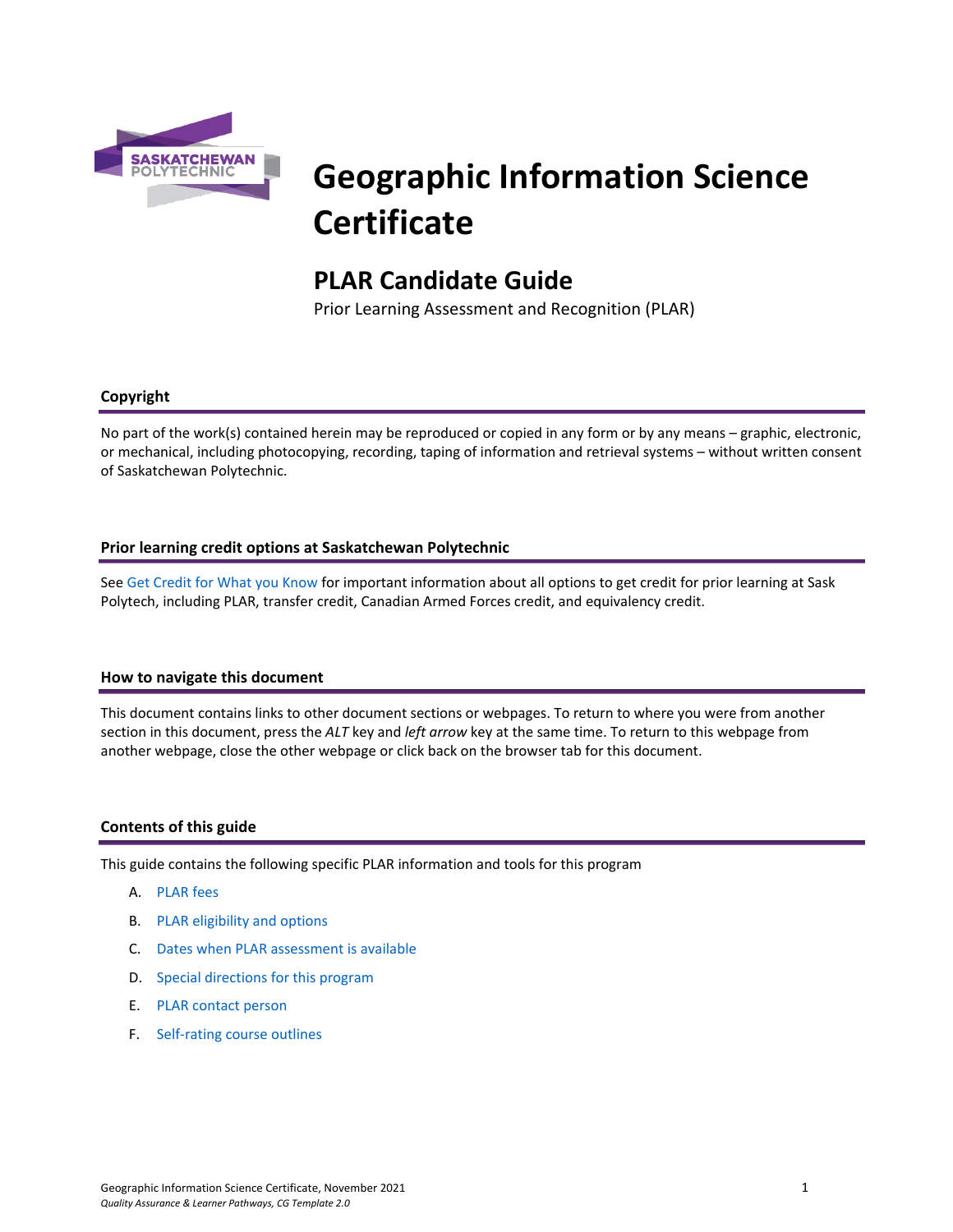# <span id="page-1-0"></span>**A. PLAR fees**

Fees for PLAR challenges are set to cover our costs for consultation, assessment, and related administrative tasks. PLAR fees are non-refundable and non-transferrable.

<span id="page-1-1"></span>The PLAR fees policy is subject to change for each new academic year. Please see the **Cost** section on the [PLAR webpage](https://saskpolytech.ca/admissions/get-credit/plar.aspx) for current fee information.

# **B. PLAR eligibility and options**

To be eligible for PLAR for courses in this program, you must first apply for admission and be accepted into the program. You must also consult with th[e PLAR contact person](#page-2-0) and be approved for PLAR assessment.

#### **Course pre-requisites and co-requisites**

Some courses have one or more other courses that must be completed first (pre-requisite) or at the same time (corequisite). See course outlines in this guide to identify any pre- or co-requisites for each course. Discuss with your [PLAR](#page-2-0)  [contact person](#page-2-0) how to deal with courses with co-requisites.

#### **Block assessment**

<span id="page-1-2"></span>Some programs may assess a cluster of courses together in one block, which may save you time and effort. Ask the PLAR [contact person](#page-2-0) whether there are any block assessment options in this program.

#### **C. Dates when PLAR assessment is available**

PLAR assessment for this program is available from Sept 1 to June 15 in each academic year.

<span id="page-1-3"></span>**All PLAR assessment must be completed by June 15 of each academic year**.

#### **D. Special directions for this program**

- 1. **Review** th[e PLAR process and FAQs](https://saskpolytech.ca/admissions/get-credit/plar.aspx) and the information in this guide.
- 2. **Self-rate** your learning for each course using the Course Outlines in this guide.
- 3. **Consult** with th[e PLAR contact person](#page-2-0) for PLAR approval. Be prepared to provide your resume, course selfratings (see section F), and a partially complete[d PLAR application.](https://saskpolytech.ca/admissions/resources/documents/plar-application-form.pdf) If you are approved for PLAR, the contact person will sign your PLAR application and explain next steps.
- 4. **Apply** for admission to the program. Se[e directions](https://saskpolytech.ca/admissions/apply-and-register/apply-to-a-program.aspx) for applying.
- 5. **Register** for PLAR at Registration Services once you have signed approval on your [PLAR Application Form.](http://saskpolytech.ca/admissions/resources/documents/plar-application-form.pdf) The PLAR fee will be added to your student account.
- 6. **Finalize** a detailed Assessment Plan with your assigned assessor**.**
- 7. **Complete** assessment before your PLAR registration expires.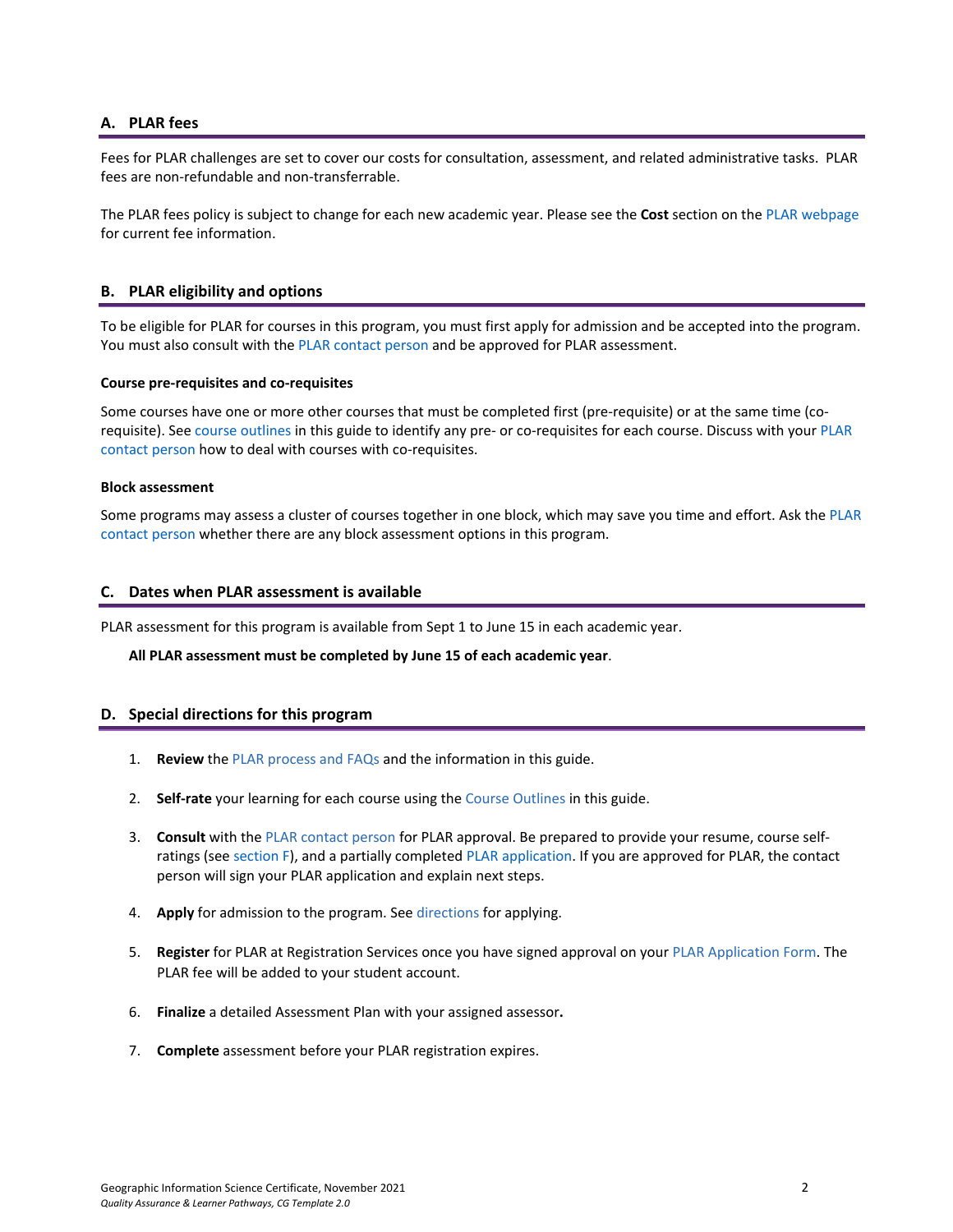#### <span id="page-2-0"></span>**E. PLAR contact person**

Contact the person below to arrange a consultation **after** you have read this guide and [general PLAR information](http://saskpolytech.ca/admissions/resources/prior-learning-process.aspx) **and** rated yourself for each course (see next session). Consultation may be by phone, online, or in person. Be prepared to provide your resume, course self-ratings, and a partially complete[d PLAR application.](https://saskpolytech.ca/admissions/resources/documents/plar-application-form.pdf#search=PLAR%20application) If agreement is reached to go ahead with PLAR, the contact person will sign approval on your PLAR application and explain the next steps. Admission to the program is required before you can register for PLAR.

> **Scott Lipsit**, *Program Head* Geographic Information Science Saskatchewan Polytechnic, Saskatoon Campus Phone: 306 – 765 - 1635 Email[: lipsit@saskpolytech.ca](mailto:lipsit@saskpolytech.ca)

#### <span id="page-2-1"></span>**F. Self-rating course outlines**

Clicking on a course code below opens a page where you can rate yourself on the knowledge and skills assessed for PLAR credit. For Arts & Sciences courses, clicking on the course code opens another PLAR guide. The [PLAR contact](#page-2-0)  [person](#page-2-0) for this program will refer you to another person to discuss PLAR for courses delivered by Arts & Sciences or another program/department.

| <b>COURSE</b><br><b>CODE</b> | <b>COURSE NAME</b>                                                     | <b>Delivered by another</b><br>department/program |
|------------------------------|------------------------------------------------------------------------|---------------------------------------------------|
|                              | Semester 1                                                             |                                                   |
| <b>COMP 174</b>              | Introduction to Microsoft Excel 1                                      |                                                   |
| <b>COMP 175</b>              | Introduction to Microsoft Excel 2                                      |                                                   |
| <b>COMP 176</b>              | Introduction to Microsoft Access 1                                     |                                                   |
| <b>GIS 101</b>               | Geographic Information Systems 1                                       |                                                   |
| <b>GIS 102</b>               | Introduction to ArcGIS                                                 |                                                   |
| <b>GIS 103</b>               | Data Input for Geographic Information Systems (GIS)                    |                                                   |
| <b>GIS 104</b>               | Introduction to Python                                                 |                                                   |
| <b>GIS 107</b>               | Geographic Information System (GIS) Hardware and Hardware<br>Resources |                                                   |
| <b>GIS 363</b>               | <b>Basic Statistics and Geostatistics</b>                              |                                                   |
| <b>GPS 110</b>               | Basics of Global Positioning Systems (GPS)                             |                                                   |
| <b>MAPS 101</b>              | Introduction to Mapping and Compassing                                 |                                                   |
| <b>Work 126</b>              | <b>Work Preparation</b>                                                |                                                   |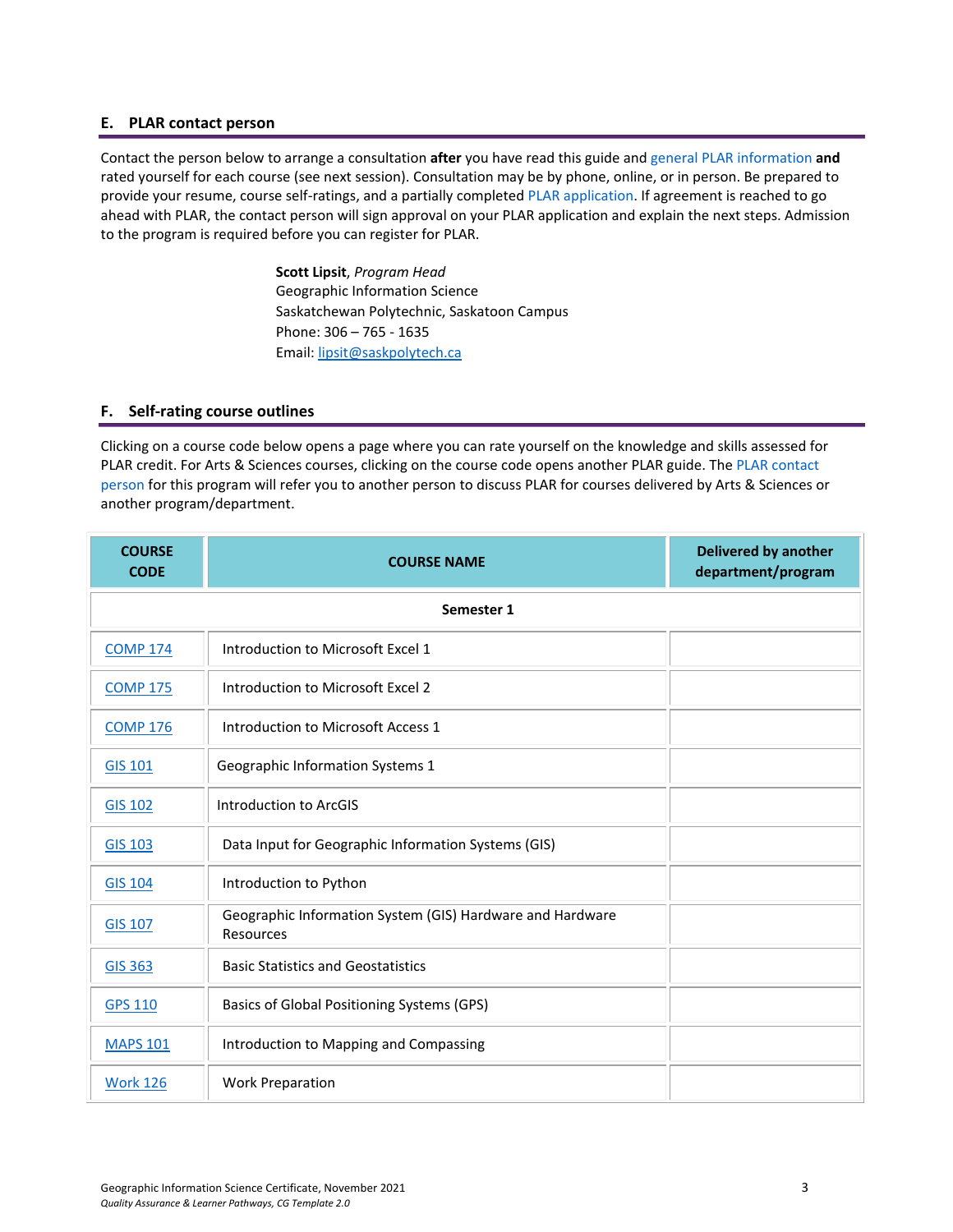| <b>COURSE</b><br><b>CODE</b> | <b>COURSE NAME</b>                                          | <b>Delivered by another</b><br>department/program |  |  |  |  |
|------------------------------|-------------------------------------------------------------|---------------------------------------------------|--|--|--|--|
|                              | Semester 2                                                  |                                                   |  |  |  |  |
| <b>GIS 105</b>               | <b>Vector Analysis</b>                                      |                                                   |  |  |  |  |
| <b>GIS 108</b>               | Unmanned Aerial Vehicle (UAV) Data                          |                                                   |  |  |  |  |
| <b>GIS 109</b>               | Unmanned Aerial Vehicle (UAV) Data Processing               |                                                   |  |  |  |  |
| <b>GIS 302</b>               | Introduction to Mobile Geographic Information Systems (GIS) |                                                   |  |  |  |  |
| <b>GIS 361</b>               | Raster Analysis                                             |                                                   |  |  |  |  |
| <b>GIS 362</b>               | <b>Three-Dimensional Analysis</b>                           |                                                   |  |  |  |  |
| <b>MAPS 301</b>              | Cartography                                                 |                                                   |  |  |  |  |
| <b>MAPS 302</b>              | Geographic Information Systems (GIS) and the Internet       |                                                   |  |  |  |  |
| <b>PROJ 117</b>              | Applied Research Geographic Information Science             |                                                   |  |  |  |  |
| <b>PROJ 287</b>              | <b>Project Management</b>                                   |                                                   |  |  |  |  |
| <b>SYST 401</b>              | Remote Sensing 1                                            |                                                   |  |  |  |  |
| <b>SYST 402</b>              | <b>Remote Sensing 2</b>                                     |                                                   |  |  |  |  |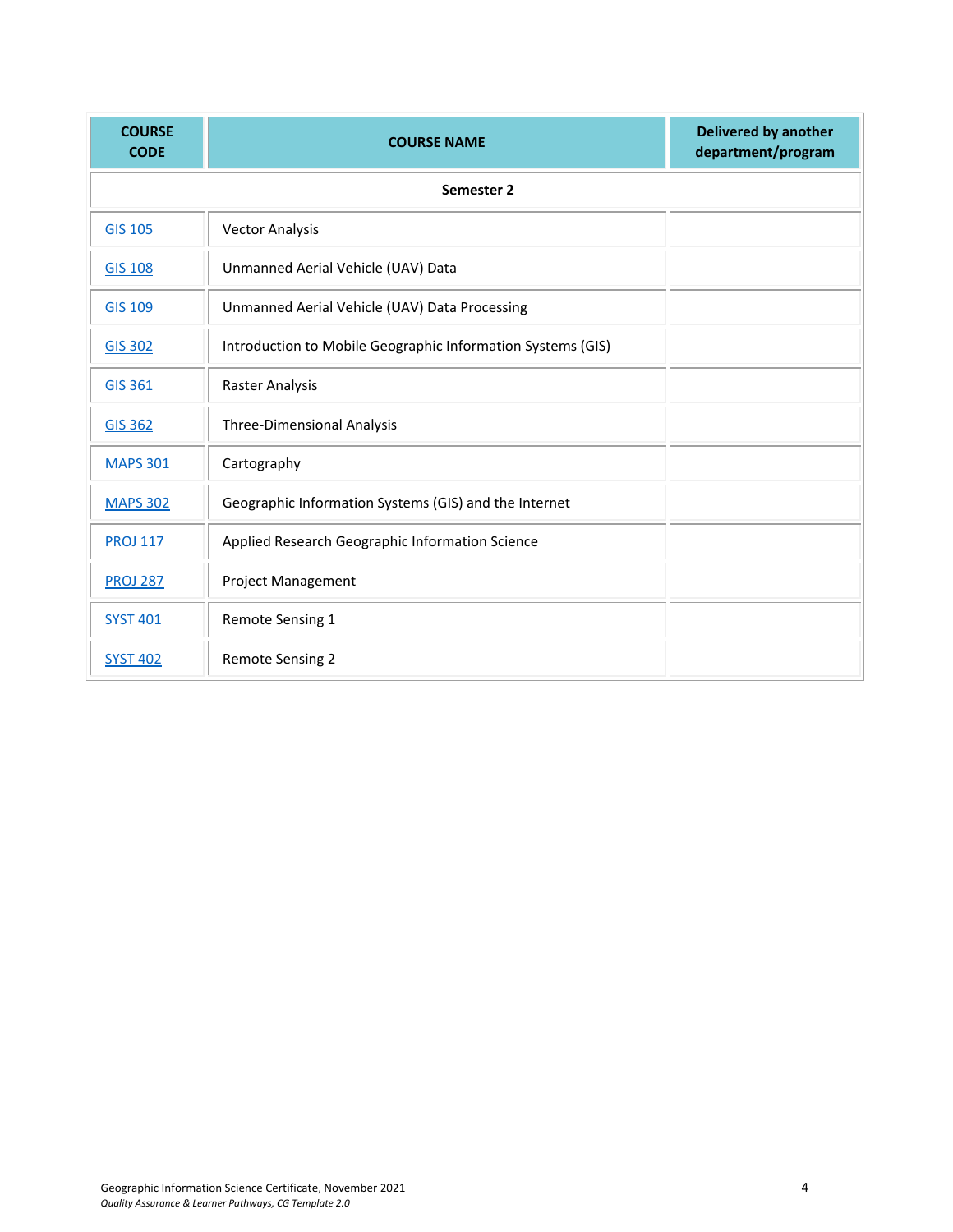# <span id="page-4-0"></span>**COMP 174 – Introduction to Microsoft Excel 1**

You will study the basic features of Excel. You will learn to create workbooks, format spreadsheet elements, manipulate multiple worksheets, create simple charts, and use simple formulas and functions.

| Credit unit(s):               | 1.0                                                          |
|-------------------------------|--------------------------------------------------------------|
| <b>Pre and Co Requisites:</b> | none                                                         |
| Equivalent course(s):         | COAP 117, COAP 138, COAP 197, COAP 344, COMP 120, COMP 174CE |

|                                                   |                                  | Use a checkmark (P) to rate yourself as follows for each learning outcome                                                                                                                   |           |         | None |
|---------------------------------------------------|----------------------------------|---------------------------------------------------------------------------------------------------------------------------------------------------------------------------------------------|-----------|---------|------|
|                                                   | Competent:<br>Learning:<br>None: | I can apply this outcome without direction or supervision.<br>I am still learning skills and knowledge to apply this outcome.<br>I have no knowledge or experience related to this outcome. | Competent | guiuae- |      |
| 1.                                                |                                  | Create a spreadsheet.                                                                                                                                                                       |           |         |      |
| Use basic functions and productivity tools.<br>2. |                                  |                                                                                                                                                                                             |           |         |      |
| 3.                                                | Work with multiple worksheets.   |                                                                                                                                                                                             |           |         |      |
| 4.                                                | Create basic charts.             |                                                                                                                                                                                             |           |         |      |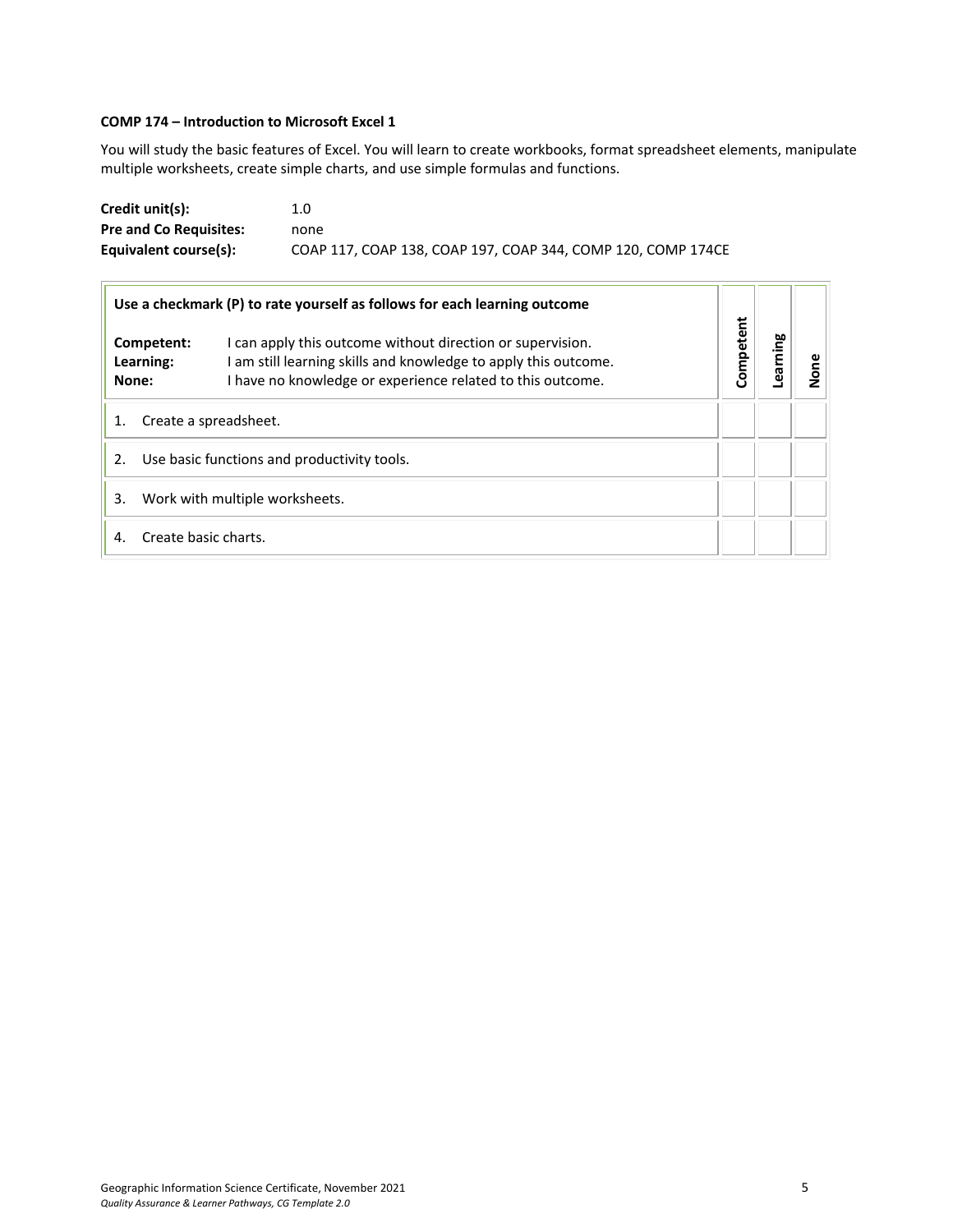# <span id="page-5-0"></span>**COMP 175 – Introduction to Microsoft Excel 2**

You will study the intermediate features of Excel. Using the skills and knowledge you acquired in COMP 174 (Introduction to Excel 1), you will learn to use more advanced spreadsheet functions, create, and modify several chart types, and perform data manipulation.

| Credit unit(s):               | 1.0                            |
|-------------------------------|--------------------------------|
| <b>Pre and Co Requisites:</b> | COMP 172 or COMP 174           |
| Equivalent course(s):         | COAP 344, COMP 175CE, COMP 284 |

|    |                                      | Use a checkmark (P) to rate yourself as follows for each learning outcome                                                                                                                 |           |         |     |
|----|--------------------------------------|-------------------------------------------------------------------------------------------------------------------------------------------------------------------------------------------|-----------|---------|-----|
|    | Competent:<br>Learning:<br>None:     | I can apply this outcome without direction or supervision.<br>am still learning skills and knowledge to apply this outcome.<br>I have no knowledge or experience related to this outcome. | Competent | earning | eno |
|    | Apply advanced formula construction. |                                                                                                                                                                                           |           |         |     |
|    | Work with charts.                    |                                                                                                                                                                                           |           |         |     |
| 3. |                                      | Perform data management.                                                                                                                                                                  |           |         |     |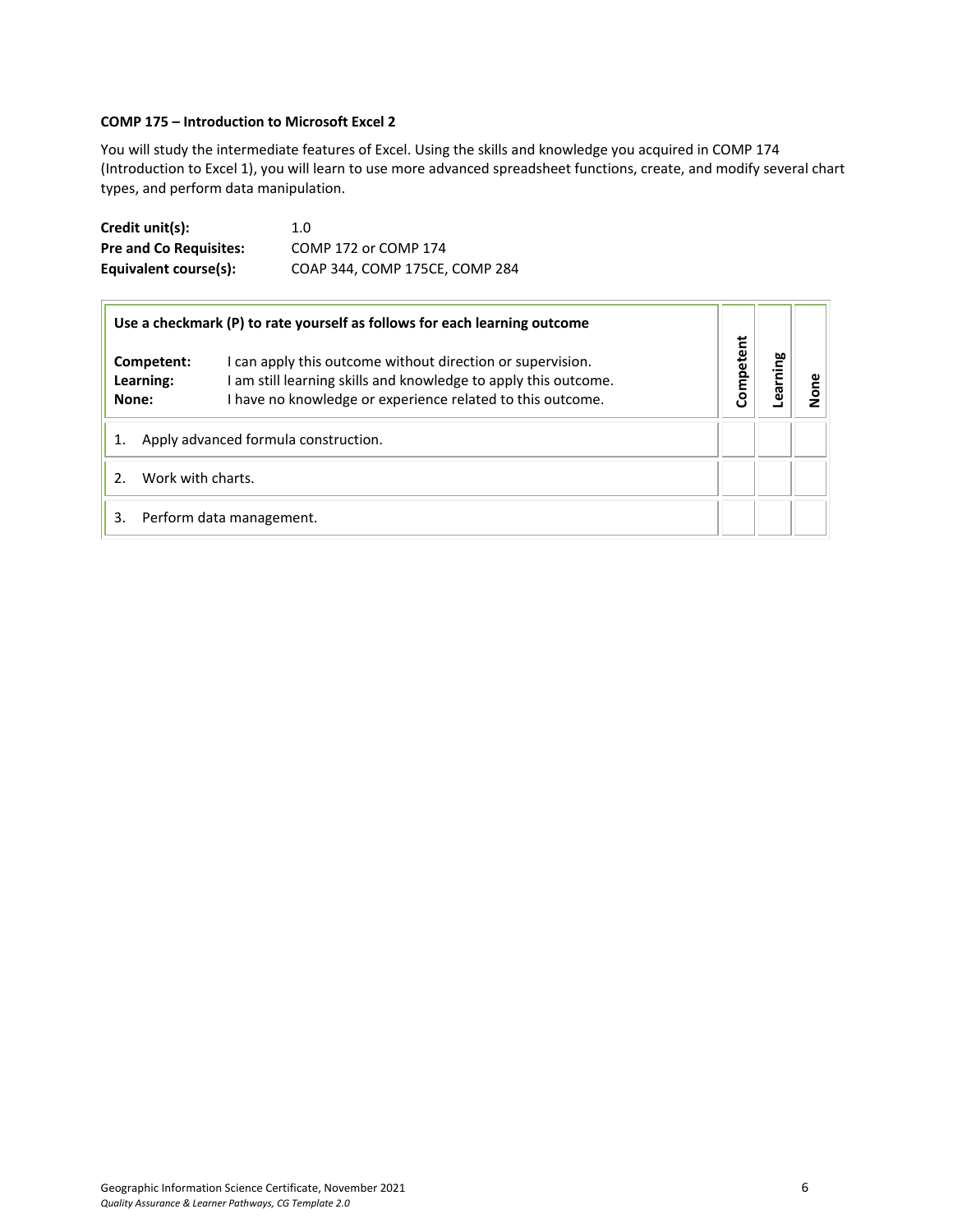# <span id="page-6-0"></span>**COMP 176 - Introduction to Microsoft Access 1**

 $\overline{ }$ 

Your studies will focus on the basic features of Microsoft Access. You will create simple tables, queries, forms, and reports. You will also modify database elements such as fields and records.

| Credit unit(s):               | 1.0                                                                    |
|-------------------------------|------------------------------------------------------------------------|
| <b>Pre and Co Requisites:</b> | none                                                                   |
| Equivalent course(s):         | CDBM 190, COAP 138, COAP 197, COAP 345, COMP 120, COMP 176CE, COMP 284 |

| Use a checkmark (P) to rate yourself as follows for each learning outcome |                                  |                                                                                                                                                                                           |           |         |      |
|---------------------------------------------------------------------------|----------------------------------|-------------------------------------------------------------------------------------------------------------------------------------------------------------------------------------------|-----------|---------|------|
|                                                                           | Competent:<br>Learning:<br>None: | I can apply this outcome without direction or supervision.<br>am still learning skills and knowledge to apply this outcome.<br>I have no knowledge or experience related to this outcome. | Competent | earning | None |
| Create a database and tables.<br>$1_{-}$                                  |                                  |                                                                                                                                                                                           |           |         |      |
| Edit table data and table structure.<br>$\mathcal{P}$                     |                                  |                                                                                                                                                                                           |           |         |      |
| Create queries to select data from tables.<br>3.                          |                                  |                                                                                                                                                                                           |           |         |      |
| 4.                                                                        |                                  | Design reports to present information from a database.                                                                                                                                    |           |         |      |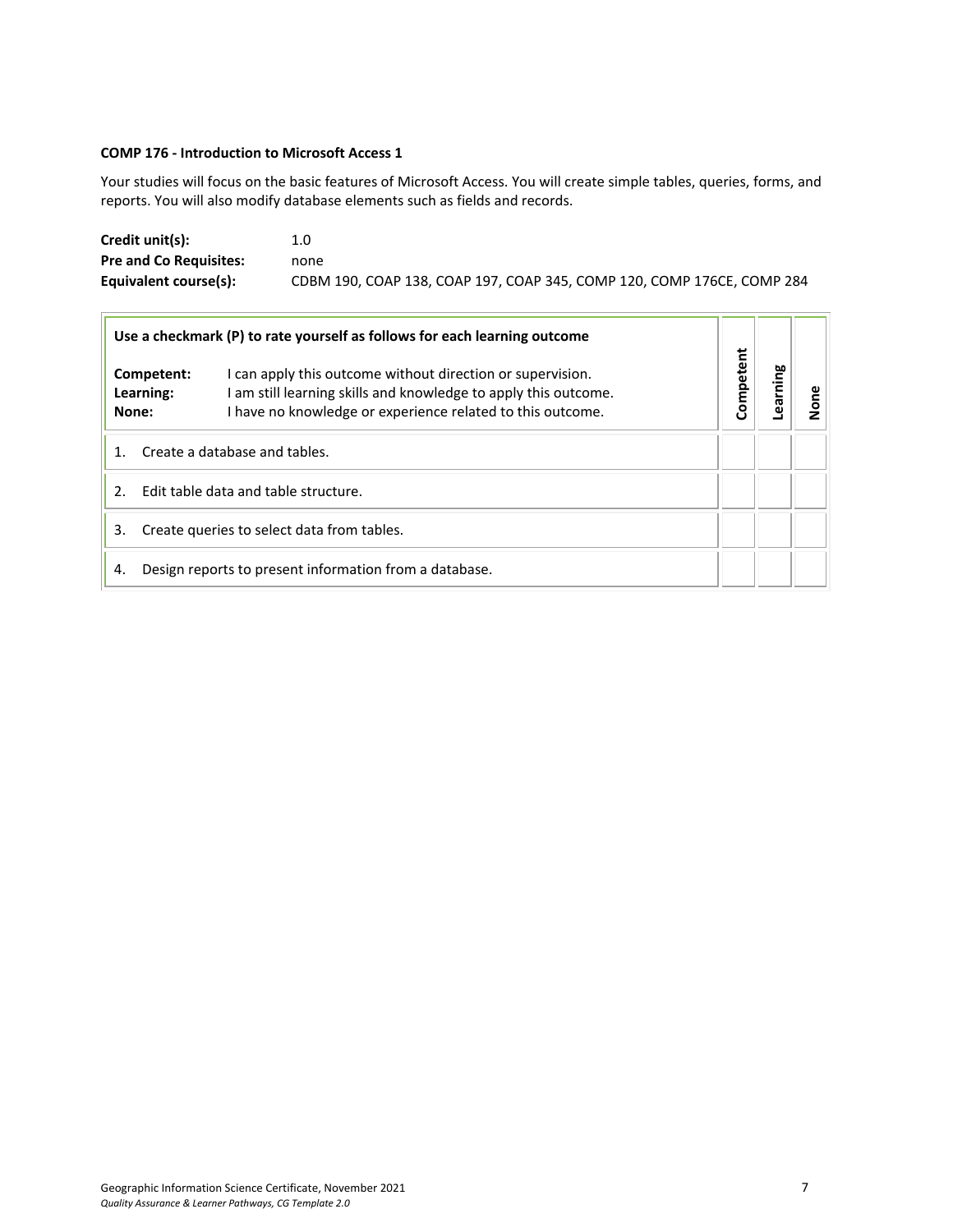#### <span id="page-7-0"></span>**GIS 101 - Geographic Information Systems 1**

You will achieve a basic understanding of Geographic Information Systems (GIS) concepts and principles. You will learn how to display spatial data, work with tables, and create a map layout using GIS for desktop.

| Credit unit(s):               | 2.0              |
|-------------------------------|------------------|
| <b>Pre and Co Requisites:</b> | none             |
| Equivalent course(s):         | GIS 350, GIS 440 |

|    |                                  | Use a checkmark (P) to rate yourself as follows for each learning outcome                                                                                                                   |           |          |      |
|----|----------------------------------|---------------------------------------------------------------------------------------------------------------------------------------------------------------------------------------------|-----------|----------|------|
|    | Competent:<br>Learning:<br>None: | I can apply this outcome without direction or supervision.<br>I am still learning skills and knowledge to apply this outcome.<br>I have no knowledge or experience related to this outcome. | Competent | Learning | None |
| 1. |                                  | Describe the nature and uses of Geographic Information Systems (GIS).                                                                                                                       |           |          |      |
| 2. | Apply spatial data.              |                                                                                                                                                                                             |           |          |      |
| 3. |                                  | Work with attribute tables.                                                                                                                                                                 |           |          |      |
| 4. |                                  | Perform basic spatial analysis.                                                                                                                                                             |           |          |      |
| 5. | Create a map layout.             |                                                                                                                                                                                             |           |          |      |
| 6. |                                  | Manage Global Positioning System data in a Geographic Information System (GIS).                                                                                                             |           |          |      |
| 7. |                                  | Integrate Geographic Information Systems (GIS) skills in a GIS project.                                                                                                                     |           |          |      |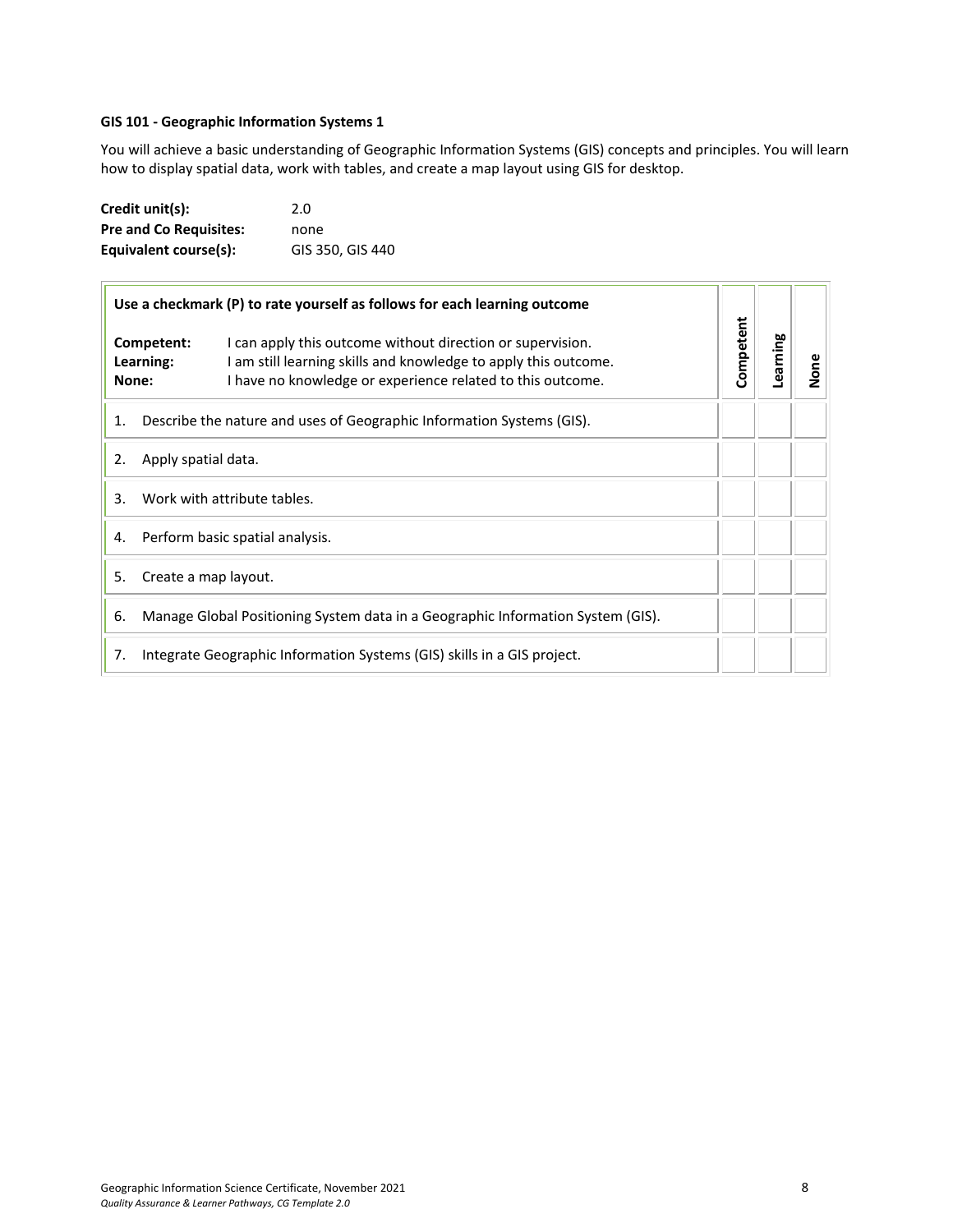# <span id="page-8-0"></span>**GIS 102 – Introduction to ArcGIS**

You will explore modules and capabilities of ArcGIS software. You will also practice geoprocessing tasks.

| Credit unit(s):               | 3.0     |
|-------------------------------|---------|
| <b>Pre and Co Requisites:</b> | GIS 101 |
| Equivalent course(s):         | none    |

| Use a checkmark (P) to rate yourself as follows for each learning outcome |                         |                                                                                                                                                                                             |                       |  |      |
|---------------------------------------------------------------------------|-------------------------|---------------------------------------------------------------------------------------------------------------------------------------------------------------------------------------------|-----------------------|--|------|
| None:                                                                     | Competent:<br>Learning: | I can apply this outcome without direction or supervision.<br>I am still learning skills and knowledge to apply this outcome.<br>I have no knowledge or experience related to this outcome. | Competent<br>Learning |  | None |
| Display vector and raster data in ArcGIS.<br>1.                           |                         |                                                                                                                                                                                             |                       |  |      |
| Query data in ArcGIS.<br>2.                                               |                         |                                                                                                                                                                                             |                       |  |      |
| Edit attribute data in ArcGIS.<br>3.                                      |                         |                                                                                                                                                                                             |                       |  |      |
| Create output products in ArcGIS.<br>4.                                   |                         |                                                                                                                                                                                             |                       |  |      |
| Create a geodatabase.<br>5.                                               |                         |                                                                                                                                                                                             |                       |  |      |
| Perform geoprocessing tasks.<br>6.                                        |                         |                                                                                                                                                                                             |                       |  |      |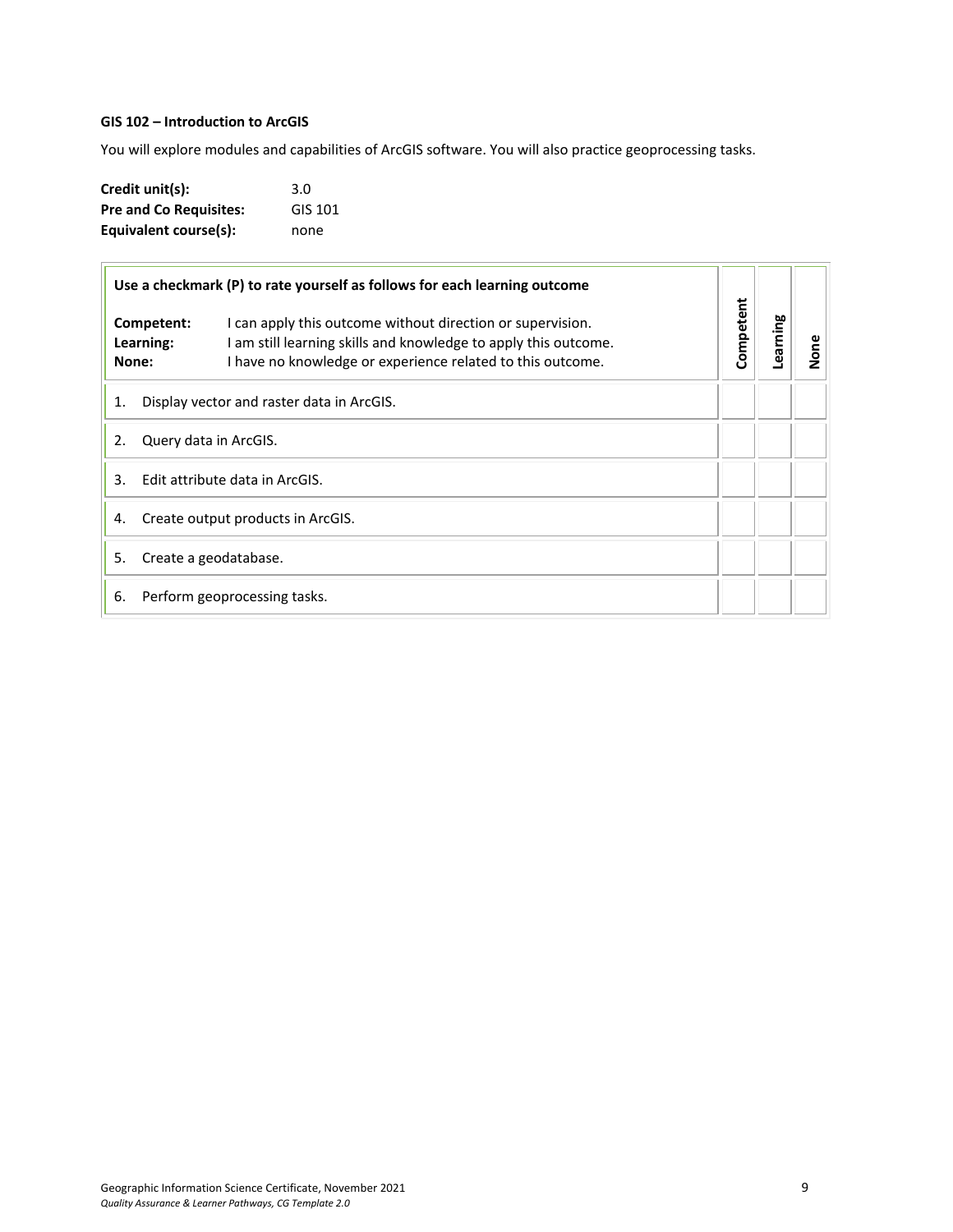#### <span id="page-9-0"></span>**GIS 103 – Data Input for Geographic Information System (GIS)**

You will collect data of Geographic Information Systems (GIS). You will use data input techniques and hardware to create new data sets pertaining to georeferencing, error checking and adding attribute data. You will also survey existing GIS data sources. Your studies will focus on working with various data formats using AutoCAD.

| Credit unit(s):               | 3.0  |
|-------------------------------|------|
| <b>Pre and Co Requisites:</b> | none |
| Equivalent course(s):         | none |

|                                                 |                         | Use a checkmark (P) to rate yourself as follows for each learning outcome                                                                                                                   |           |          |      |
|-------------------------------------------------|-------------------------|---------------------------------------------------------------------------------------------------------------------------------------------------------------------------------------------|-----------|----------|------|
| None:                                           | Competent:<br>Learning: | I can apply this outcome without direction or supervision.<br>I am still learning skills and knowledge to apply this outcome.<br>I have no knowledge or experience related to this outcome. | Competent | Learning | None |
| Establish vectors on a map sheet.<br>1.         |                         |                                                                                                                                                                                             |           |          |      |
| 2.                                              |                         | Input XY data into different formats.                                                                                                                                                       |           |          |      |
| Search for various formats using AutoCAD.<br>3. |                         |                                                                                                                                                                                             |           |          |      |
| 4.                                              | databases.              | Use various platforms to store and manage Geographic Information Systems (GIS)                                                                                                              |           |          |      |
| .5.                                             |                         | Locate sources of GIS data.                                                                                                                                                                 |           |          |      |
| 6.                                              |                         | Georeference image data.                                                                                                                                                                    |           |          |      |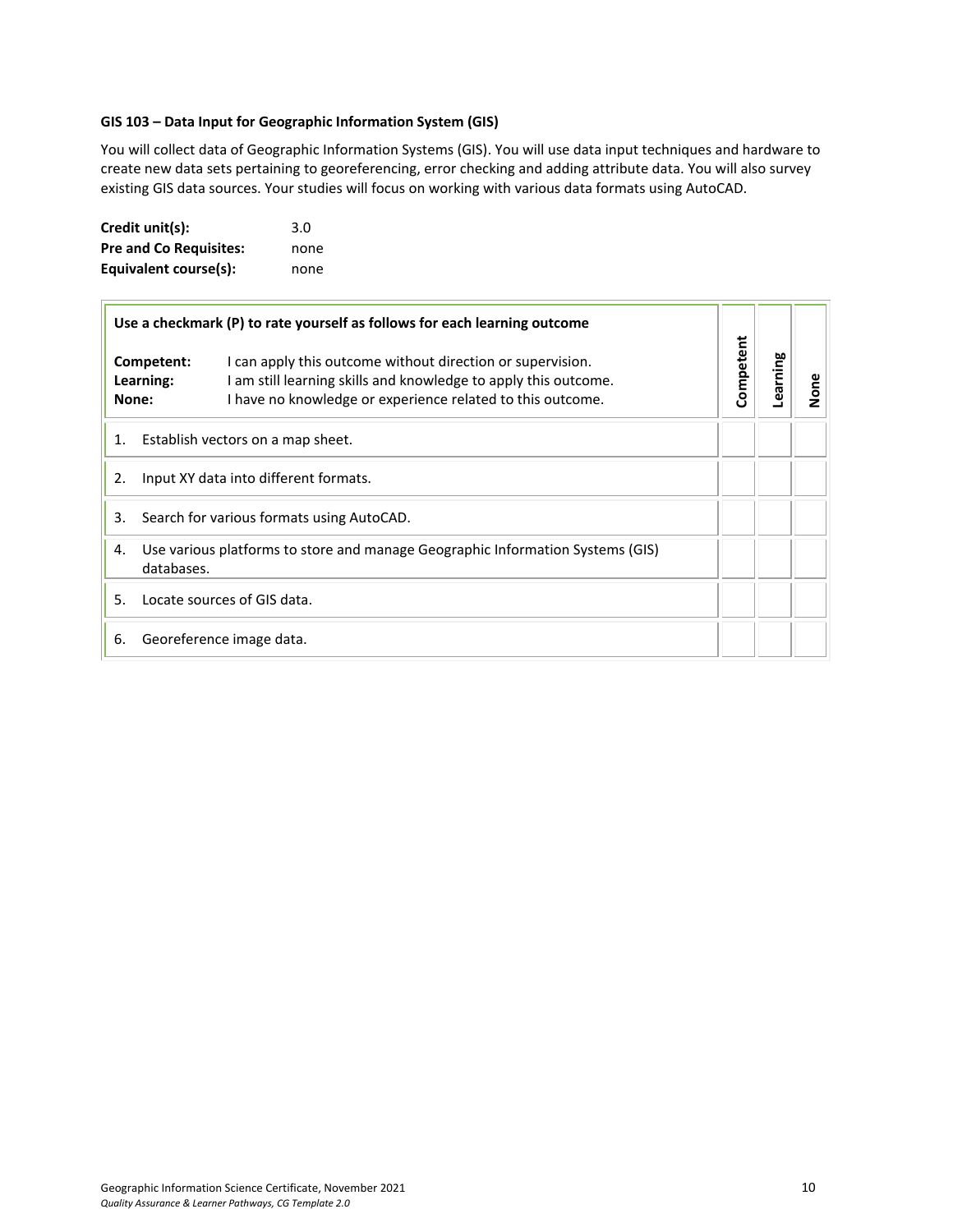# <span id="page-10-0"></span>**GIS 104 – Introduction to Python**

You will be introduced to the basics of programming using Python software. Your studies will include creating scripts and programs.

| Credit unit(s):               | 3.0  |
|-------------------------------|------|
| <b>Pre and Co Requisites:</b> | none |
| Equivalent course(s):         | none |

|    |                                  | Use a checkmark (P) to rate yourself as follows for each learning outcome                                                                                                                   |           |          | None |
|----|----------------------------------|---------------------------------------------------------------------------------------------------------------------------------------------------------------------------------------------|-----------|----------|------|
|    | Competent:<br>Learning:<br>None: | I can apply this outcome without direction or supervision.<br>I am still learning skills and knowledge to apply this outcome.<br>I have no knowledge or experience related to this outcome. | Competent | Learning |      |
| 1. |                                  | Identify the defining characteristics of Python scripting language.                                                                                                                         |           |          |      |
| 2. |                                  | Create Python scripts using integers, numbers, and strings.                                                                                                                                 |           |          |      |
| 3. |                                  | Use Python built-in functions.                                                                                                                                                              |           |          |      |
| 4. | Create scripts suites.           |                                                                                                                                                                                             |           |          |      |
| 5. |                                  | Use condition and looping structures in programs.                                                                                                                                           |           |          |      |
| 6. |                                  | Create programs with additional controls and objects.                                                                                                                                       |           |          |      |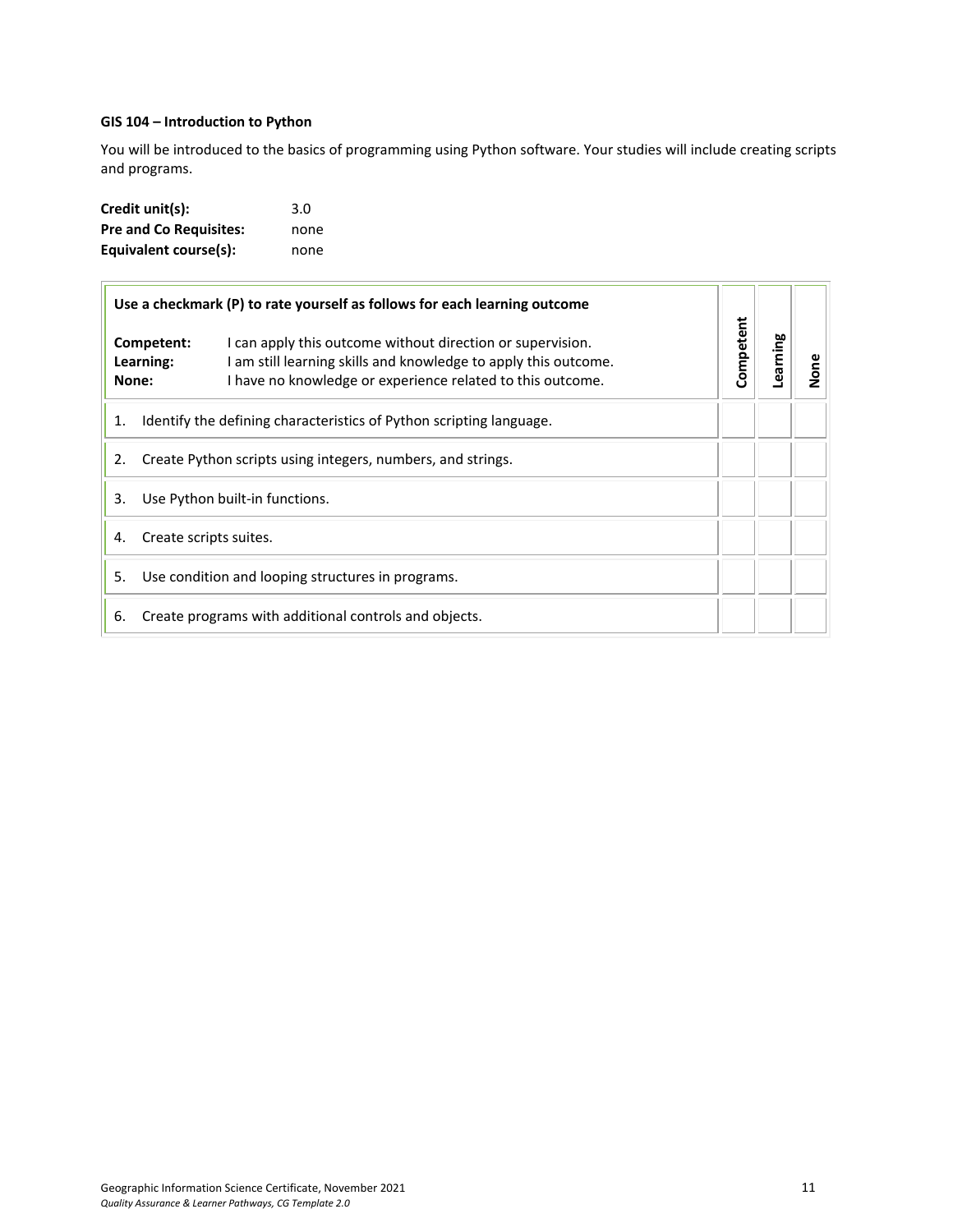#### <span id="page-11-0"></span>**GIS 107 - Geographic Information Systems (GIS) Hardware and Hardware Resources**

You will gain hands-on experience using various Geographic Information Systems (GIS) hardware, including computers, large format plotters, scanners, and printers. Computer internal parts will be discussed. You will work on hardware pricing and use of various hardware components.

| Credit unit(s):               | 1. $\Omega$ |
|-------------------------------|-------------|
| <b>Pre and Co Requisites:</b> | none        |
| Equivalent course(s):         | none        |

|                                                                             | Use a checkmark (P) to rate yourself as follows for each learning outcome                                                                                                                   |           |          |      |
|-----------------------------------------------------------------------------|---------------------------------------------------------------------------------------------------------------------------------------------------------------------------------------------|-----------|----------|------|
| Competent:<br>Learning:<br>None:                                            | I can apply this outcome without direction or supervision.<br>I am still learning skills and knowledge to apply this outcome.<br>I have no knowledge or experience related to this outcome. | Competent | earning. | None |
| Prepare a pricing list of various hardware resources and consumables.<br>1. |                                                                                                                                                                                             |           |          |      |
| 2.                                                                          | Set up a Geographic Information System (GIS) computer.                                                                                                                                      |           |          |      |
| 3.                                                                          | Demonstrate the use of a large format plotter.                                                                                                                                              |           |          |      |
| 4.                                                                          | Create a scanned map image using a large format and georeference the image.                                                                                                                 |           |          |      |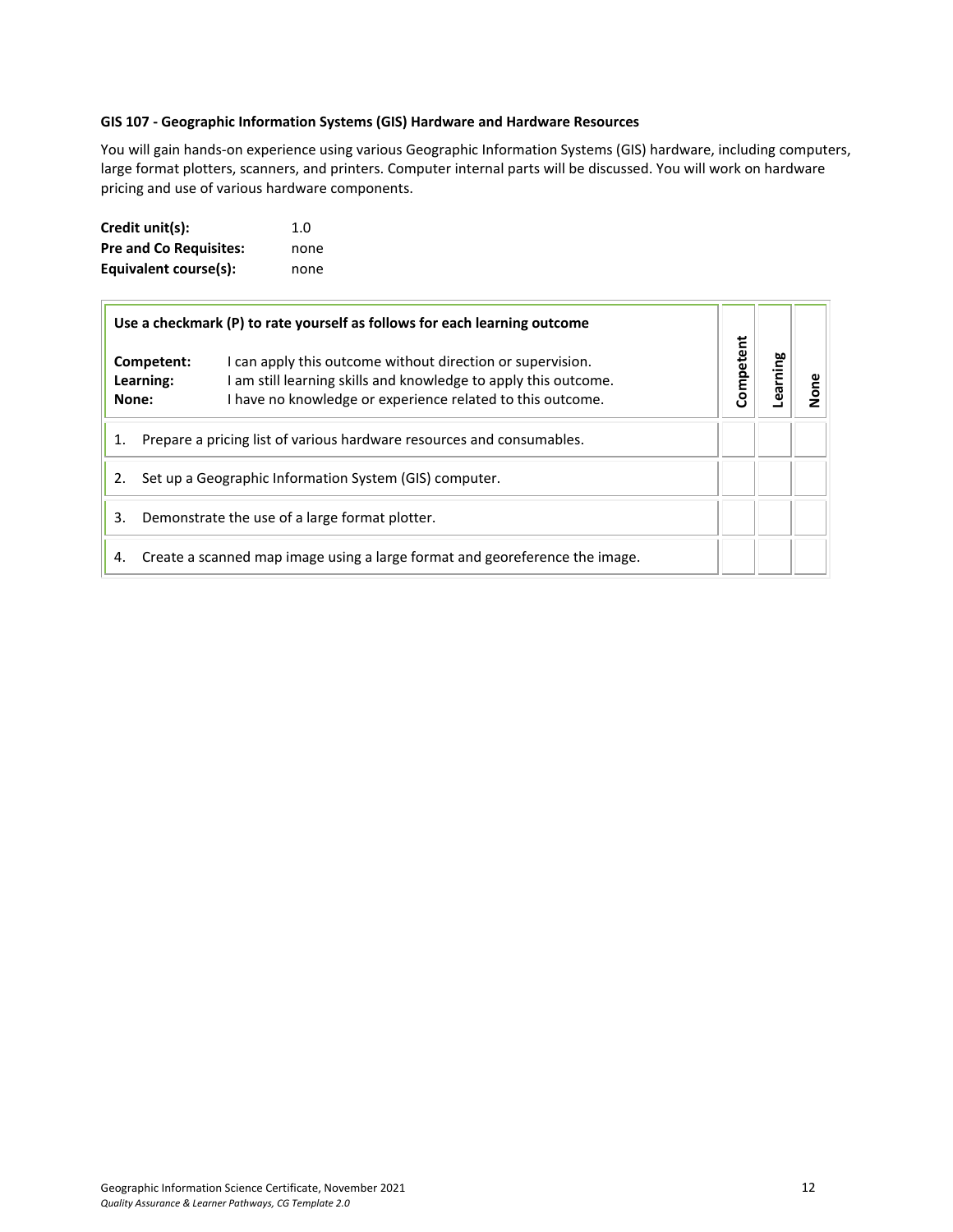#### <span id="page-12-0"></span>**GIS 363 – Basic Statistics and Geostatistics**

You will receive an introduction to basic elements of statistics (including the organization and reporting of statistical data, sampling, measures of central tendency, dispersion, and regression). You will use Geostatistics to estimate data values for locations that cannot be sampled directly. You will establish and use models of spatial correlation to interpolate unknown data values.

| Credit unit(s):               | 3.0  |
|-------------------------------|------|
| <b>Pre and Co Requisites:</b> | none |
| Equivalent course(s):         | none |

|    |                                                                                                              | Use a checkmark (P) to rate yourself as follows for each learning outcome                                                                                                                   |           |                |      |
|----|--------------------------------------------------------------------------------------------------------------|---------------------------------------------------------------------------------------------------------------------------------------------------------------------------------------------|-----------|----------------|------|
|    | Competent:<br>Learning:<br>None:                                                                             | I can apply this outcome without direction or supervision.<br>I am still learning skills and knowledge to apply this outcome.<br>I have no knowledge or experience related to this outcome. | Competent | <b>earning</b> | None |
| 1. | Compare general statistics.                                                                                  |                                                                                                                                                                                             |           |                |      |
| 2. |                                                                                                              | Compare spatial statistics.                                                                                                                                                                 |           |                |      |
| 3. |                                                                                                              | Develop data set for interpolation.                                                                                                                                                         |           |                |      |
| 4. | Create interpolated data sets using Kriging, Inverse Distance Weighted (IDW), trend and<br>spline functions. |                                                                                                                                                                                             |           |                |      |
| 5. |                                                                                                              | Produce a report with interpolated data sets mapped against known data.                                                                                                                     |           |                |      |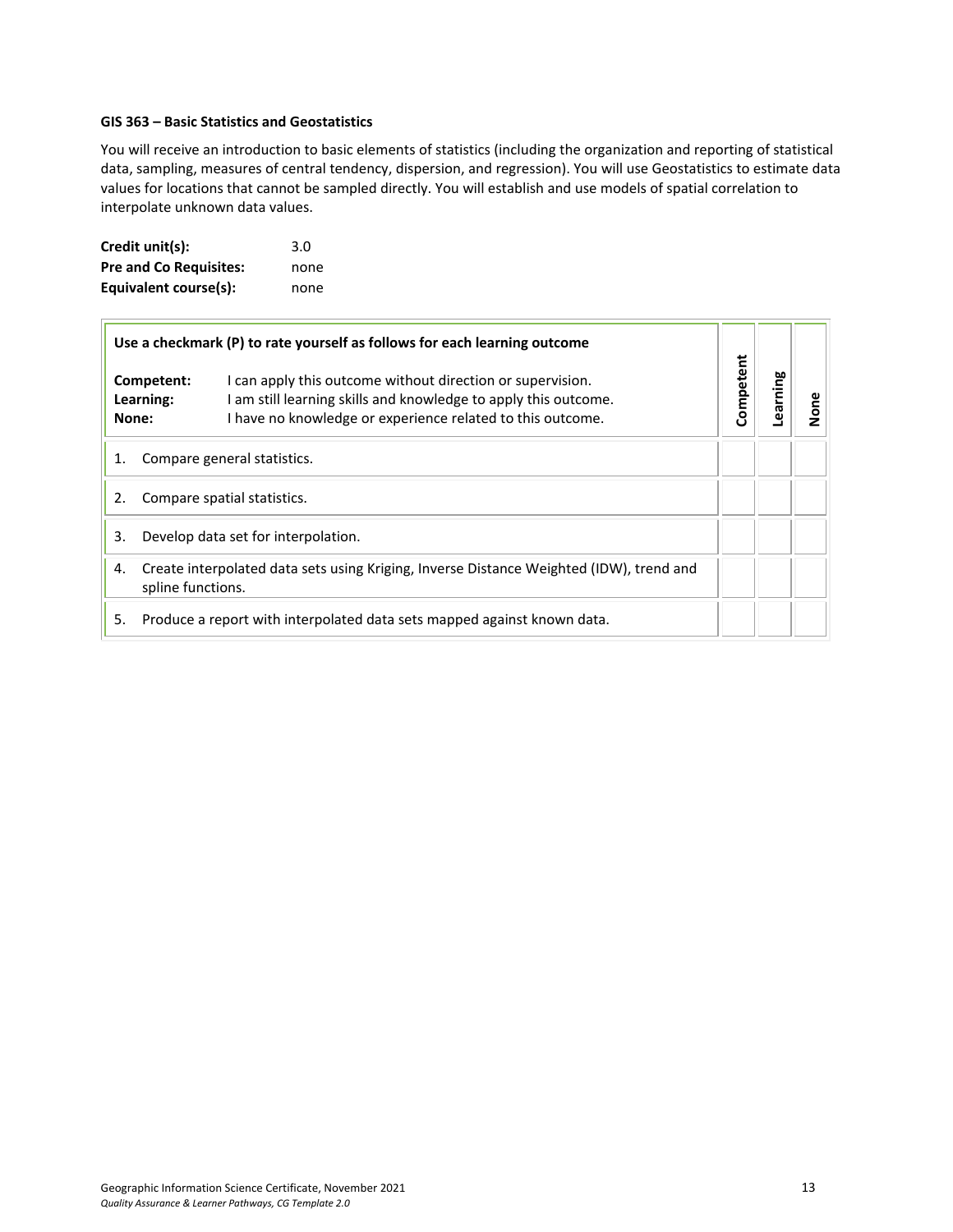# <span id="page-13-0"></span>**GPS 110 – Basics of Global Positioning Systems (GPS)**

You will be introduced to Global Positioning Systems (GPS) for resource managers. You will gain hands-on experience navigating using handheld GPS receivers. Your studies will include entering GPS data into various Geographic Information Systems (GIS) file formats. Using handheld and survey-grade receivers, you will practice advanced data collection techniques.

| Credit unit(s):               | 4.0  |
|-------------------------------|------|
| <b>Pre and Co Requisites:</b> | none |
| Equivalent course(s):         | none |

|       | Use a checkmark (P) to rate yourself as follows for each learning outcome                                                                                                                                              |           |          |      |
|-------|------------------------------------------------------------------------------------------------------------------------------------------------------------------------------------------------------------------------|-----------|----------|------|
| None: | Competent:<br>I can apply this outcome without direction or supervision.<br>I am still learning skills and knowledge to apply this outcome.<br>Learning:<br>I have no knowledge or experience related to this outcome. | Competent | Learning | None |
| 1.    | Describe the basic theory of the Global Positioning System (GPS).                                                                                                                                                      |           |          |      |
| 2.    | Prepare a GPS mission plan.                                                                                                                                                                                            |           |          |      |
| 3.    | Prepare for GPS data collection.                                                                                                                                                                                       |           |          |      |
| 4.    | Manage collected data.                                                                                                                                                                                                 |           |          |      |
| .5.   | Use a GPS receiver.                                                                                                                                                                                                    |           |          |      |
| 6.    | Compare uncorrected and corrected GPS data.                                                                                                                                                                            |           |          |      |
| 7.    | Demonstrate data import to and export from GPS.                                                                                                                                                                        |           |          |      |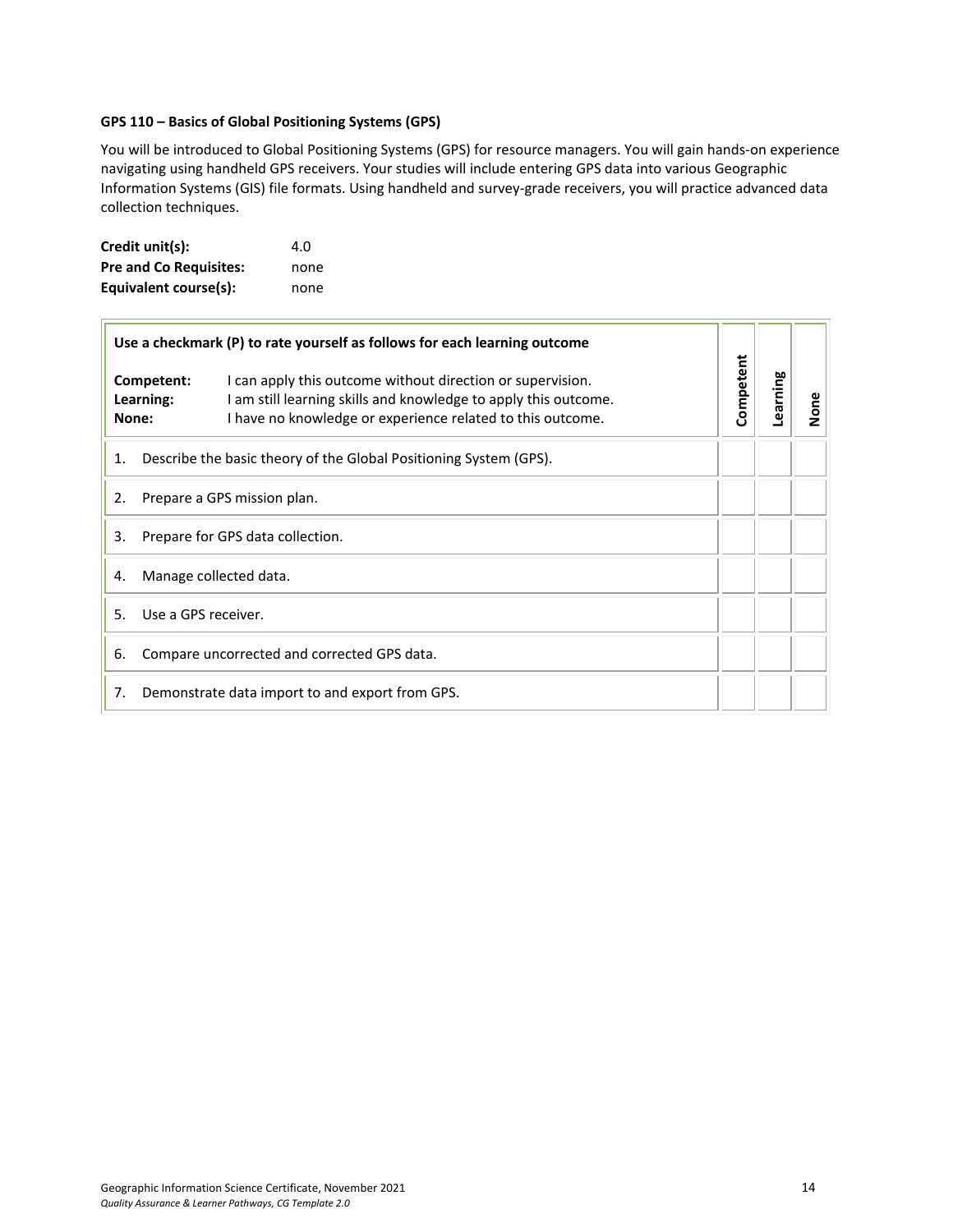# <span id="page-14-0"></span>**MAPS 101 – Introduction to Mapping and Compassing**

Your studies will focus on mapping systems and compassing. You will interpret maps and develop skills in ground and map measurements. You will learn the basics of internet mapping software.

| Credit unit(s):               | 2.0             |
|-------------------------------|-----------------|
| <b>Pre and Co Requisites:</b> | none            |
| Equivalent course(s):         | <b>MAPS 340</b> |

|    |                                  | Use a checkmark (P) to rate yourself as follows for each learning outcome                                                                                                                   |           |          |      |
|----|----------------------------------|---------------------------------------------------------------------------------------------------------------------------------------------------------------------------------------------|-----------|----------|------|
|    | Competent:<br>Learning:<br>None: | I can apply this outcome without direction or supervision.<br>I am still learning skills and knowledge to apply this outcome.<br>I have no knowledge or experience related to this outcome. | Competent | earning. | None |
| 1. |                                  | Use a compass for orientation.                                                                                                                                                              |           |          |      |
|    |                                  | Collect ground and map distances with azimuth direction.                                                                                                                                    |           |          |      |
| 3. |                                  | Employ mapping systems.                                                                                                                                                                     |           |          |      |
| 4. |                                  | Interpret map content.                                                                                                                                                                      |           |          |      |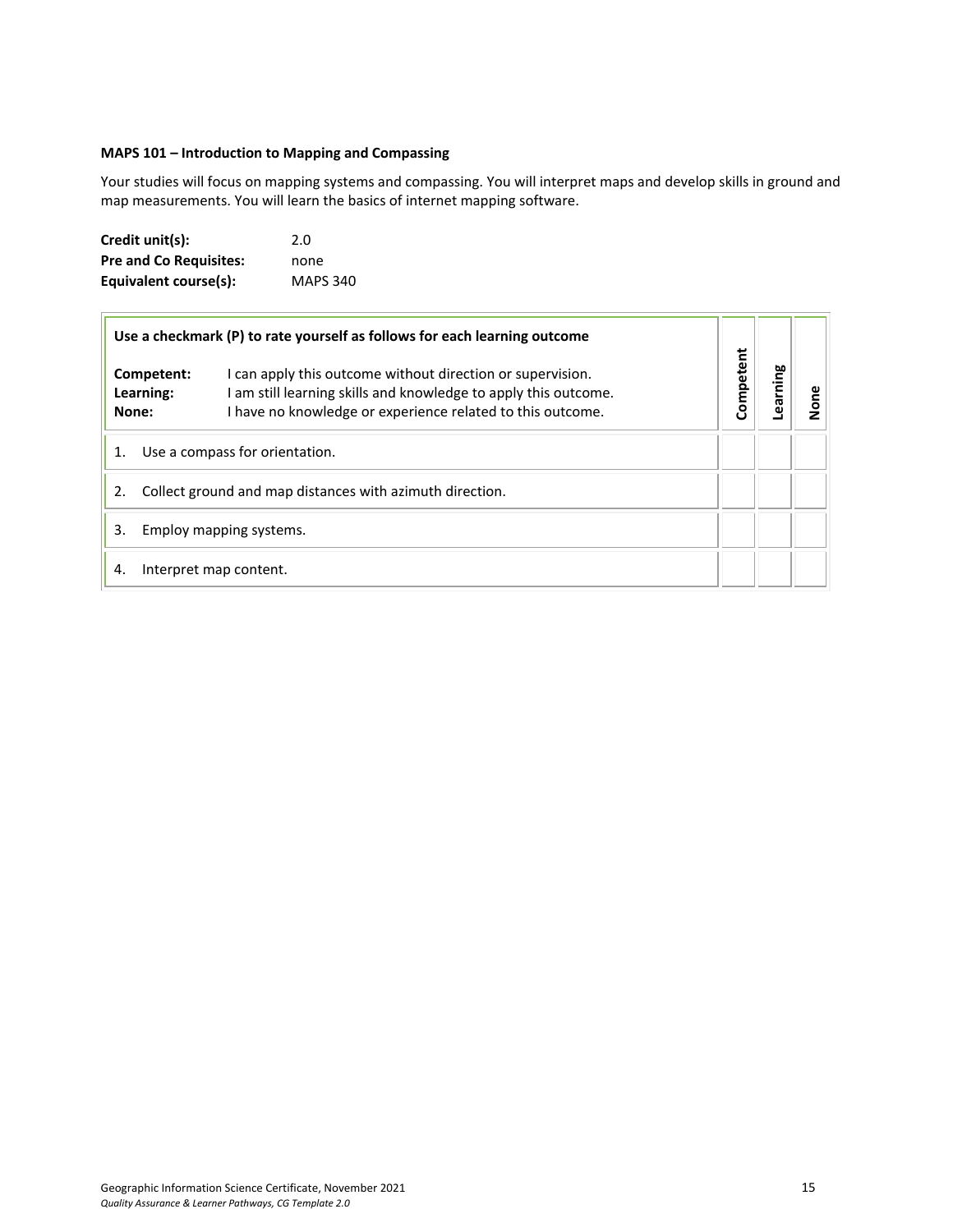# <span id="page-15-0"></span>**WORK 126 – Work Preparation**

You will develop skills that allow you to successfully compete for jobs in the field of resources, as well as other related careers.

| Credit unit(s):               | 2.0  |
|-------------------------------|------|
| <b>Pre and Co Requisites:</b> | none |
| Equivalent course(s):         | none |

|       |                         | Use a checkmark (P) to rate yourself as follows for each learning outcome                                                                                                                 |           |         |      |
|-------|-------------------------|-------------------------------------------------------------------------------------------------------------------------------------------------------------------------------------------|-----------|---------|------|
| None: | Competent:<br>Learning: | I can apply this outcome without direction or supervision.<br>am still learning skills and knowledge to apply this outcome.<br>I have no knowledge or experience related to this outcome. | Competent | earning | None |
|       | Prepare a résumé.       |                                                                                                                                                                                           |           |         |      |
| 2.    | Prepare a cover letter. |                                                                                                                                                                                           |           |         |      |
| 3.    | Prepare a portfolio.    |                                                                                                                                                                                           |           |         |      |
| 4.    |                         | Prepare for job interviews.                                                                                                                                                               |           |         |      |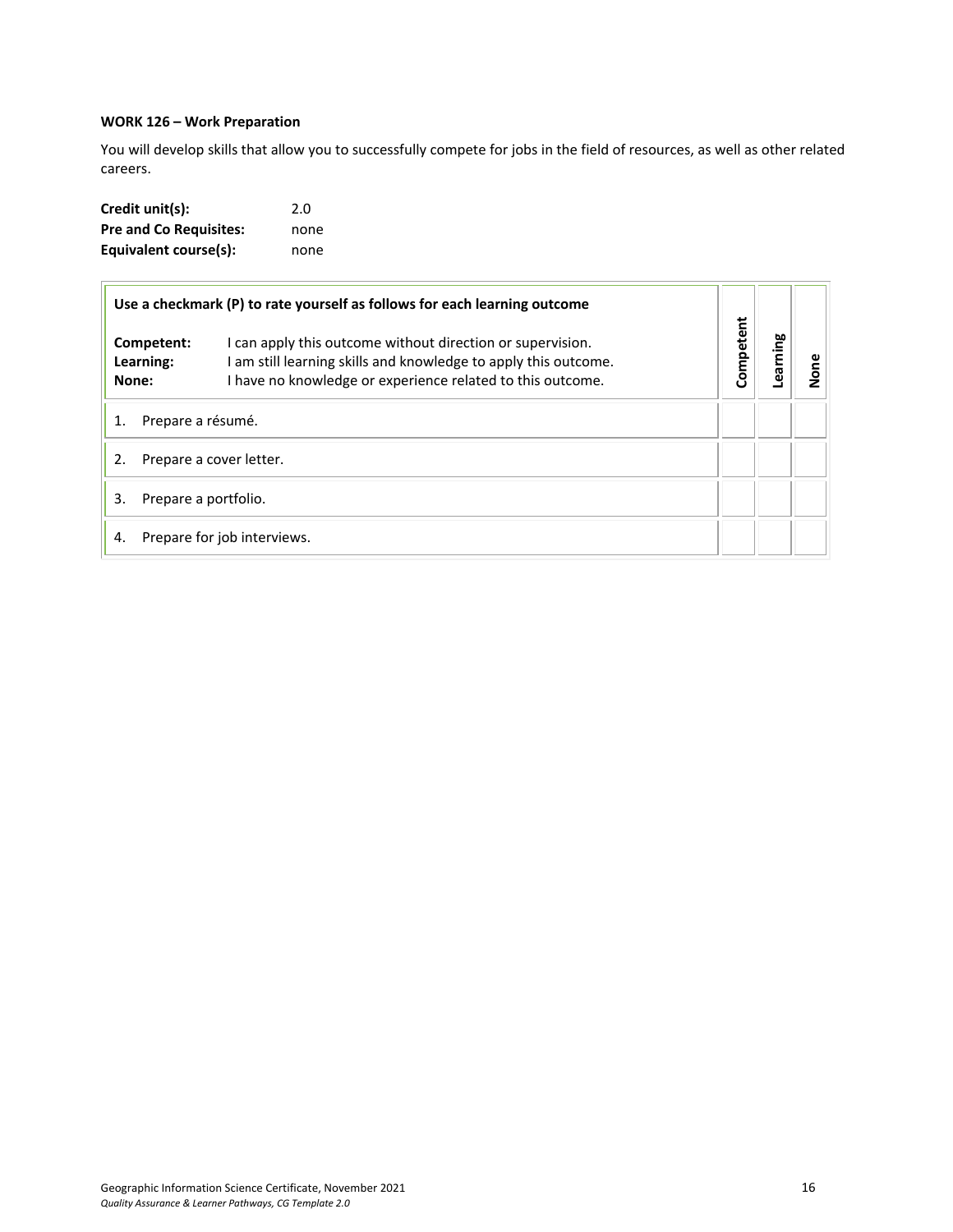# <span id="page-16-0"></span>**GIS 105 – Vector Analysis**

You will study the analytical capabilities of Geographic Information Systems (GIS) using the vector data model. You will apply topological overlay, buffering and proximity analyses of points, lines and polygons to resource management scenarios.

| Credit unit(s):               | 3.0  |
|-------------------------------|------|
| <b>Pre and Co Requisites:</b> | none |
| Equivalent course(s):         | none |

|                                                                  | Use a checkmark (P) to rate yourself as follows for each learning outcome                                                                                                                   |           |         |   |
|------------------------------------------------------------------|---------------------------------------------------------------------------------------------------------------------------------------------------------------------------------------------|-----------|---------|---|
| Competent:<br>Learning:<br>None:                                 | I can apply this outcome without direction or supervision.<br>I am still learning skills and knowledge to apply this outcome.<br>I have no knowledge or experience related to this outcome. | Competent | earning | ā |
| Perform vector overlays using polygons, lines, and points.<br>1. |                                                                                                                                                                                             |           |         |   |
| Perform distance/proximity operations on vector features.<br>2.  |                                                                                                                                                                                             |           |         |   |
| 3.<br>Integrate data from various sources.                       |                                                                                                                                                                                             |           |         |   |
| 4.                                                               | Create geodatabase topology.                                                                                                                                                                |           |         |   |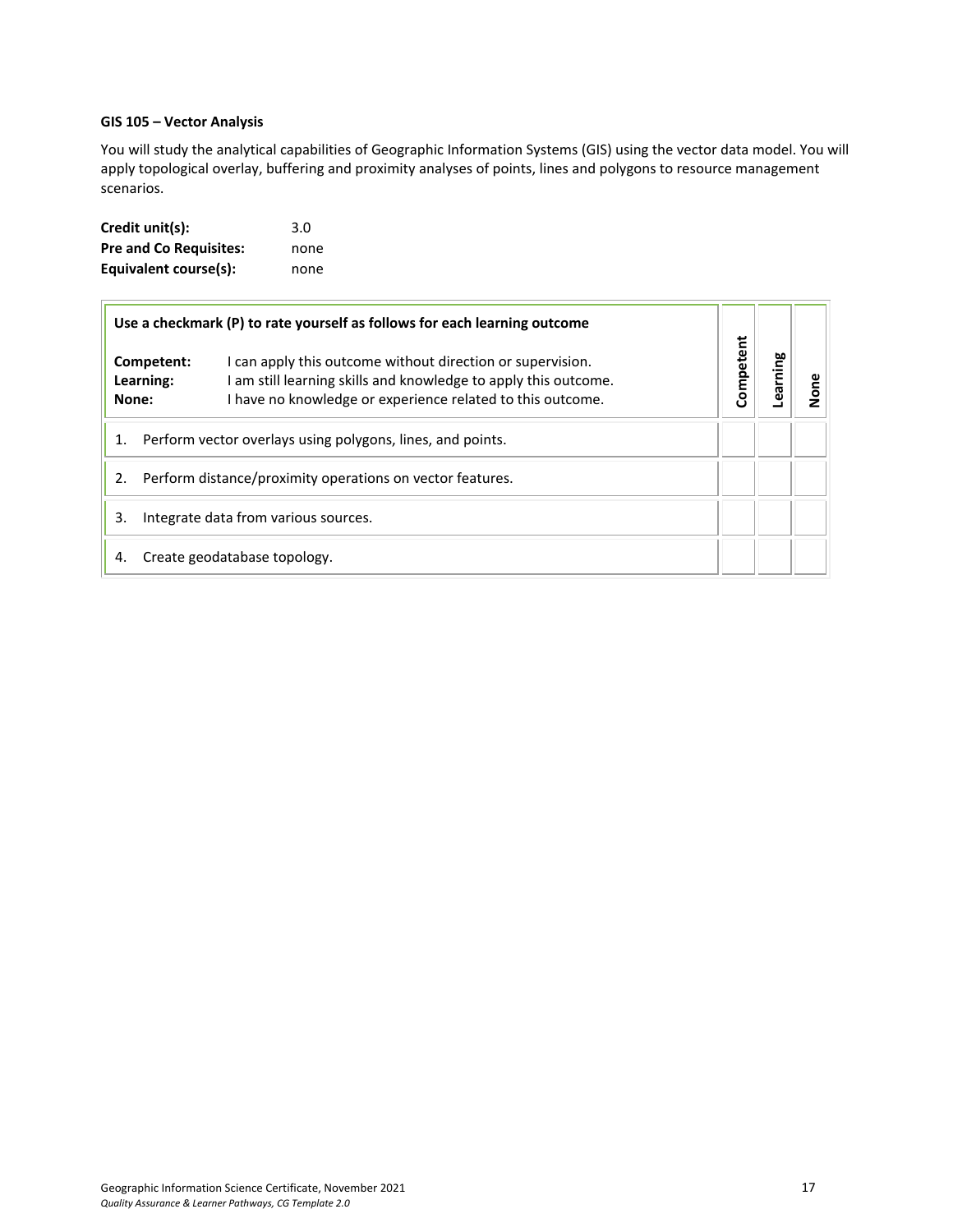#### <span id="page-17-0"></span>**GIS 108 – Unmanned Aerial Vehicle (UAV) Data**

You will gain experience using various types of UAV cameras. Demonstrated in this course will be UAV data acquisition using RGB (Red, Green and Blue), NIR (Near-infrared), multispectral camera and Lidar (Light Detection and Ranging) cameras. Project work will include learning about UAV setup, UAV software setup, flight lines, flight patterns and UAV camera images and settings. UAV flight will be demonstrated in this course. You will be shown how to download data from the UAV to a computer.

| Credit unit(s):               | 2.0  |
|-------------------------------|------|
| <b>Pre and Co Requisites:</b> | none |
| Equivalent course(s):         | none |

| Use a checkmark (P) to rate yourself as follows for each learning outcome |                                        |                                                                                                                                                                                             |           |         |      |
|---------------------------------------------------------------------------|----------------------------------------|---------------------------------------------------------------------------------------------------------------------------------------------------------------------------------------------|-----------|---------|------|
|                                                                           | Competent:<br>Learning:<br>None:       | I can apply this outcome without direction or supervision.<br>I am still learning skills and knowledge to apply this outcome.<br>I have no knowledge or experience related to this outcome. | Competent | earning | None |
| 1.                                                                        | Discuss UAV types and their operation. |                                                                                                                                                                                             |           |         |      |
| Prepare UAV pay loads for data collection.<br>2.                          |                                        |                                                                                                                                                                                             |           |         |      |
| 3.<br>Observe UAV setup and flights.                                      |                                        |                                                                                                                                                                                             |           |         |      |
| Practice file management of UAV collected data.<br>4.                     |                                        |                                                                                                                                                                                             |           |         |      |
| 5.                                                                        |                                        | Demonstrate the downloading of UAV data from various pay load types.                                                                                                                        |           |         |      |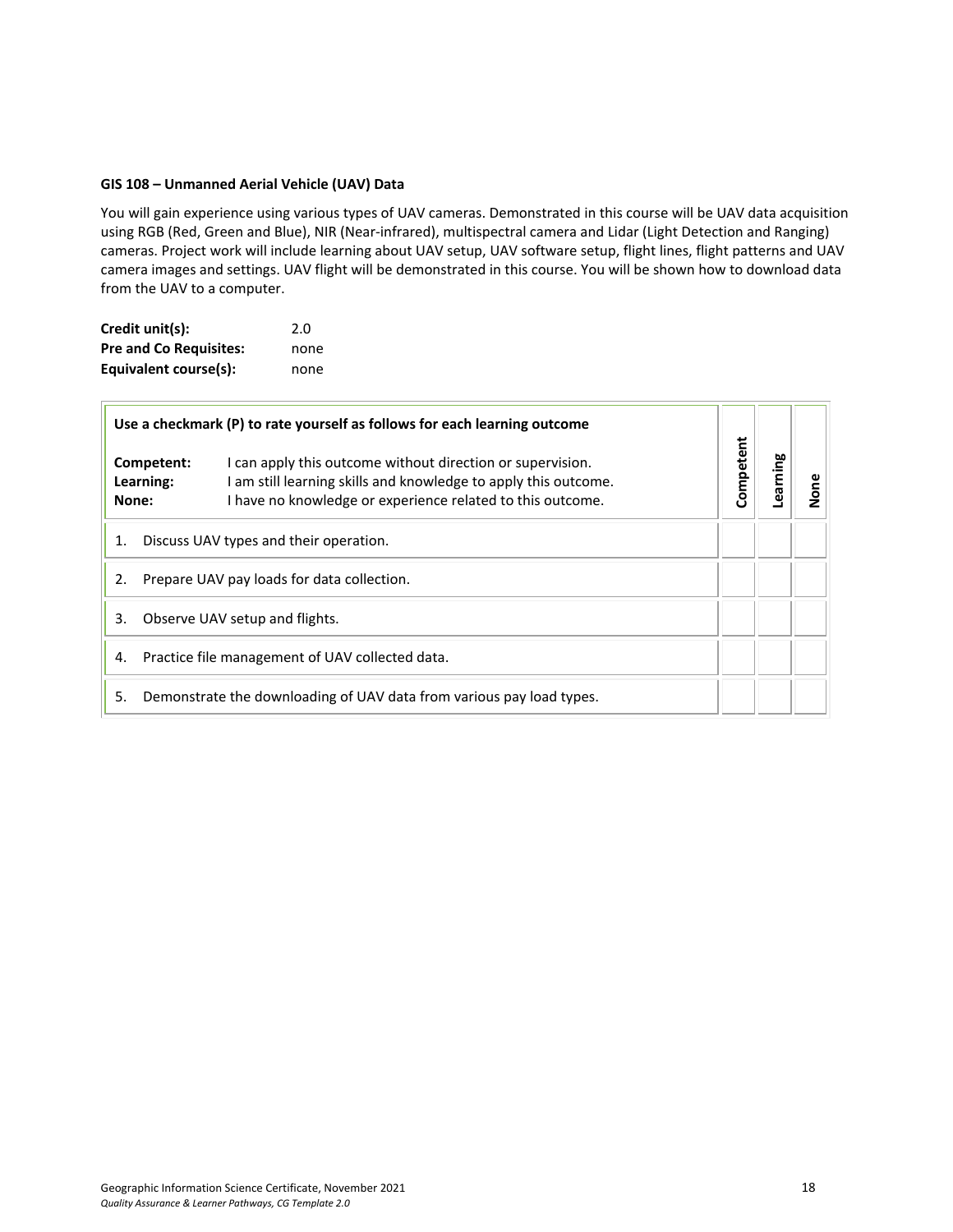# <span id="page-18-0"></span>**GIS 109 – Unmanned Aerial Vehicle (UAV) Data Processing**

You will gain hands-on experience using various Geographic Information Systems (GIS) software to process data collected by a UAV. In this course you will post-process UAV field data and export to various GIS format types. Project work will include learning about initial processing, flight lines, UAV camera images, KML files, geotagging and calibration of images. Your studies will focus on post-processing data from various types of payloads including RGB (Red, Green and Blue), NIR (Near-infrared) and Lidar (Light Detection and Ranging).

| Credit unit(s):               | 2.0  |
|-------------------------------|------|
| <b>Pre and Co Requisites:</b> | none |
| Equivalent course(s):         | none |

|                                                                                    | Use a checkmark (P) to rate yourself as follows for each learning outcome                                                                                                                                            |           |         |     |  |
|------------------------------------------------------------------------------------|----------------------------------------------------------------------------------------------------------------------------------------------------------------------------------------------------------------------|-----------|---------|-----|--|
| None:                                                                              | I can apply this outcome without direction or supervision.<br>Competent:<br>am still learning skills and knowledge to apply this outcome.<br>Learning:<br>I have no knowledge or experience related to this outcome. | Competent | earning | one |  |
| 1.                                                                                 | Discuss various UAV pay loads and their uses.                                                                                                                                                                        |           |         |     |  |
| 2.                                                                                 | Prepare UAV data for post-processing in a UAV software.                                                                                                                                                              |           |         |     |  |
| Demonstrate the loading of various UAV data into a post-processing software.<br>3. |                                                                                                                                                                                                                      |           |         |     |  |
| Examine the results and outputs of the post-processing software.<br>4.             |                                                                                                                                                                                                                      |           |         |     |  |
| 5.                                                                                 | Compare various GIS files types using a GIS software.                                                                                                                                                                |           |         |     |  |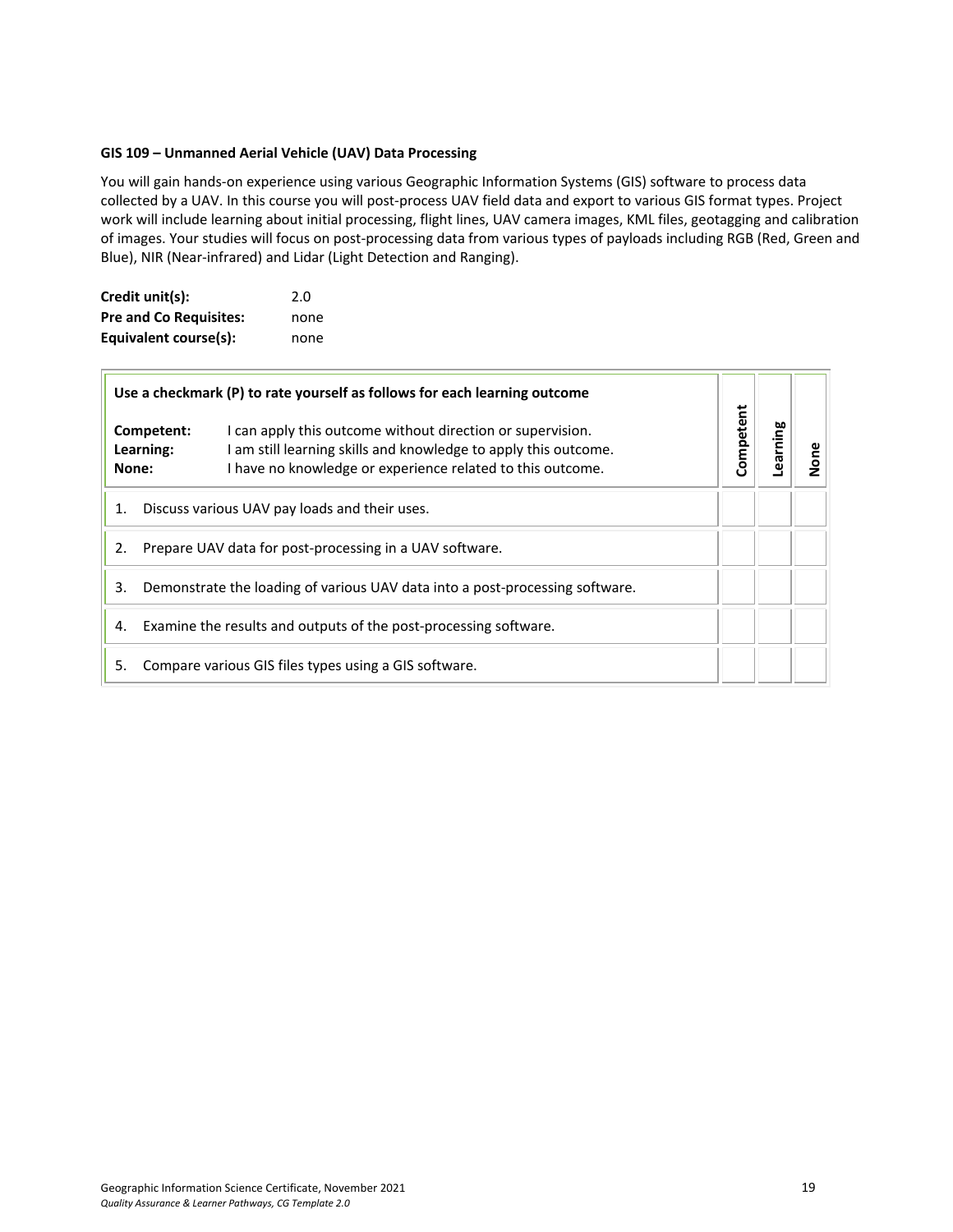#### <span id="page-19-0"></span>**GIS 302 – Introduction to Mobile Geographic Information Systems (GIS)**

You will learn how to integrate Global Positioning Systems (GPS) and Geographic Information Systems (GIS). You will study intermediate theories and the principles of geodesy including positioning methods, errors, and error management. You will practice your skills by completing a project from the planning stage to final data output.

| Credit unit(s):               | 2.0  |
|-------------------------------|------|
| <b>Pre and Co Requisites:</b> | none |
| Equivalent course(s):         | none |

| Use a checkmark (P) to rate yourself as follows for each learning outcome |                                                                                                                                                                                                                        |           |          |      |
|---------------------------------------------------------------------------|------------------------------------------------------------------------------------------------------------------------------------------------------------------------------------------------------------------------|-----------|----------|------|
| None:                                                                     | Competent:<br>I can apply this outcome without direction or supervision.<br>I am still learning skills and knowledge to apply this outcome.<br>Learning:<br>I have no knowledge or experience related to this outcome. | Competent | Learning | None |
| 1.                                                                        | Discuss Global Positioning System (GPS) /Geographical Information Systems (GIS)<br>integration.                                                                                                                        |           |          |      |
| Manage GPS/GIS data.<br>2.                                                |                                                                                                                                                                                                                        |           |          |      |
| 3.                                                                        | Display GPS data in a GIS.                                                                                                                                                                                             |           |          |      |
| 4.                                                                        | Edit GPS data in a GIS software.                                                                                                                                                                                       |           |          |      |
| Compare various applications available for mobile GPS.<br>5.              |                                                                                                                                                                                                                        |           |          |      |
| 6.                                                                        | Import data into GPS mobile units.                                                                                                                                                                                     |           |          |      |
| 7.                                                                        | Synchronize changes and edits.                                                                                                                                                                                         |           |          |      |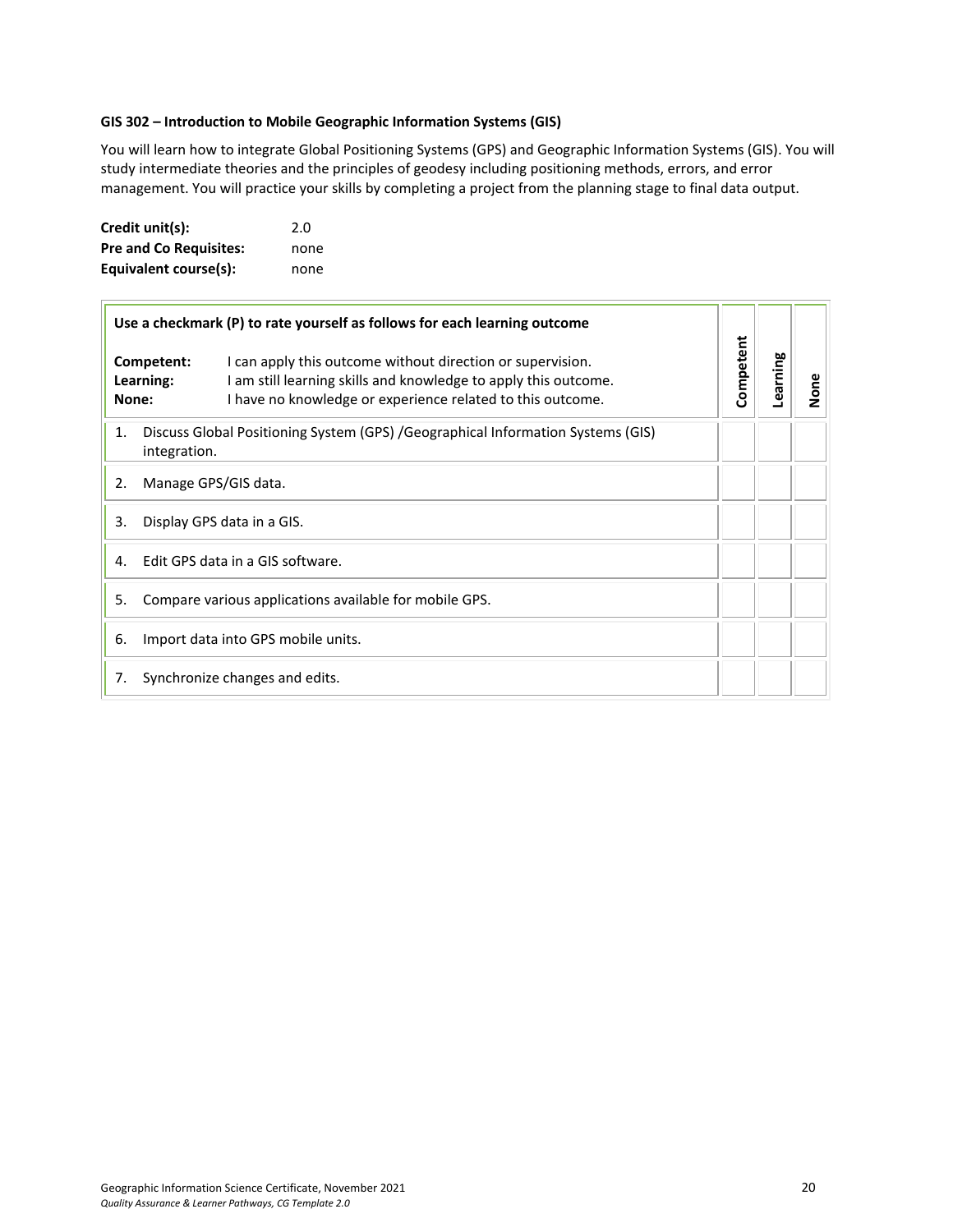#### <span id="page-20-0"></span>**GIS 361 – Raster Analysis**

You will study the analytical capabilities of Geographic Information Systems (GIS) using the raster data model. You will study raster analysis techniques that include Boolean and arithmetic grid overlays, neighborhood and zonal functions, surface representations of elevation, density, distance, and proximity.

| Credit unit(s):               | 2.0  |
|-------------------------------|------|
| <b>Pre and Co Requisites:</b> | none |
| Equivalent course(s):         | none |

|                                                                                 |                                                                              | Use a checkmark (P) to rate yourself as follows for each learning outcome                                                                                                                 |           |         |  |
|---------------------------------------------------------------------------------|------------------------------------------------------------------------------|-------------------------------------------------------------------------------------------------------------------------------------------------------------------------------------------|-----------|---------|--|
| None:                                                                           | Competent:<br>Learning:                                                      | I can apply this outcome without direction or supervision.<br>am still learning skills and knowledge to apply this outcome.<br>I have no knowledge or experience related to this outcome. | Competent | earning |  |
| Evaluate the unique considerations related to working with raster data.         |                                                                              |                                                                                                                                                                                           |           |         |  |
| Represent three-dimensional data with digital elevation models and derivatives. |                                                                              |                                                                                                                                                                                           |           |         |  |
| 3.                                                                              | Perform raster overlays using Boolean, relational, and arithmetic operators. |                                                                                                                                                                                           |           |         |  |
| 4.                                                                              |                                                                              | Apply neighborhood, zonal and global functions.                                                                                                                                           |           |         |  |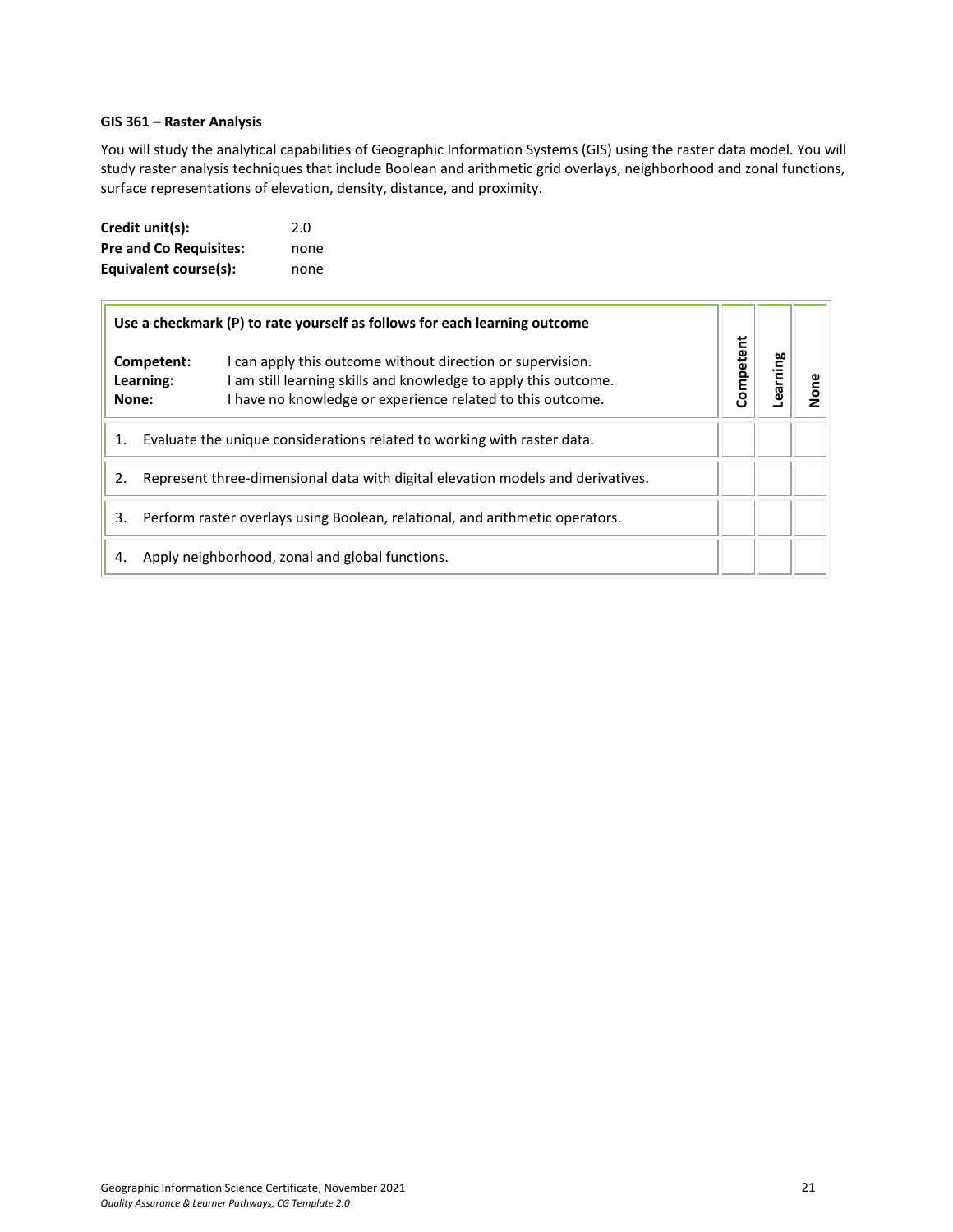# <span id="page-21-0"></span>**GIS 362 – Three-Dimensional Analysis**

You will perform advanced Geographic Information Systems (GIS) analysis using three-dimensional modeling.

| Credit unit(s):               | 3.0     |
|-------------------------------|---------|
| <b>Pre and Co Requisites:</b> | GIS 105 |
| Equivalent course(s):         | none    |

| Use a checkmark (P) to rate yourself as follows for each learning outcome |                                                                               |                                                                                                                                                                                             |                       |  |      |
|---------------------------------------------------------------------------|-------------------------------------------------------------------------------|---------------------------------------------------------------------------------------------------------------------------------------------------------------------------------------------|-----------------------|--|------|
|                                                                           | Competent:<br>Learning:<br>None:                                              | I can apply this outcome without direction or supervision.<br>I am still learning skills and knowledge to apply this outcome.<br>I have no knowledge or experience related to this outcome. | Competent<br>Learning |  | None |
| 1.                                                                        | Distinguish between different methods of representing three-dimensional data. |                                                                                                                                                                                             |                       |  |      |
| Create three-dimensional terrain fly-throughs.<br>2.                      |                                                                               |                                                                                                                                                                                             |                       |  |      |
| Generate a triangular irregular network.<br>3.                            |                                                                               |                                                                                                                                                                                             |                       |  |      |
| Create perspective views.<br>4.                                           |                                                                               |                                                                                                                                                                                             |                       |  |      |
| Analyze three-dimensional data.<br>5.                                     |                                                                               |                                                                                                                                                                                             |                       |  |      |
| Apply Google Earth in three-dimensional visual presentations.<br>6.       |                                                                               |                                                                                                                                                                                             |                       |  |      |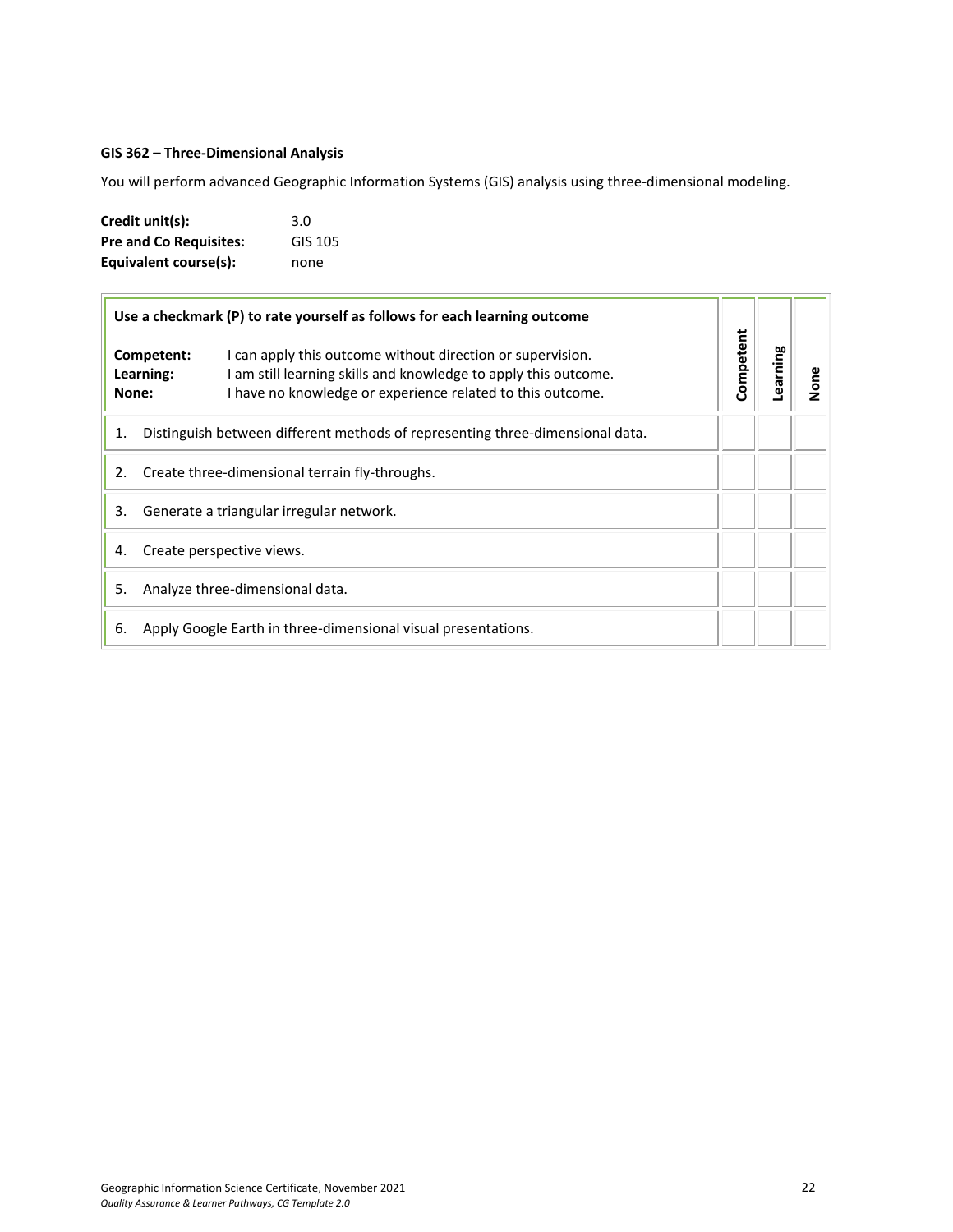# <span id="page-22-0"></span>**MAPS 301 - Cartography**

You will learn to apply cartographic principles of map design and produce a professional quality map with Geographic Information Systems (GIS) software.

| Credit unit(s):               | 2.0             |
|-------------------------------|-----------------|
| <b>Pre and Co Requisites:</b> | <b>MAPS 101</b> |
| Equivalent course(s):         | none            |

|       |                         | Use a checkmark (P) to rate yourself as follows for each learning outcome                                                                                                                   |                       |  |      |
|-------|-------------------------|---------------------------------------------------------------------------------------------------------------------------------------------------------------------------------------------|-----------------------|--|------|
| None: | Competent:<br>Learning: | I can apply this outcome without direction or supervision.<br>I am still learning skills and knowledge to apply this outcome.<br>I have no knowledge or experience related to this outcome. | Competent<br>Learning |  | None |
| 1.    |                         | Describe the cartographer's world.                                                                                                                                                          |                       |  |      |
| 2.    |                         | Apply concepts of spheroid and graticule to cartography.                                                                                                                                    |                       |  |      |
| 3.    |                         | Apply map projection concepts to cartography.                                                                                                                                               |                       |  |      |
| 4.    |                         | Apply scope, scale, and generalization to cartography.                                                                                                                                      |                       |  |      |
| 5.    |                         | Make effective use of labels and geodatabase (GDB) annotation.                                                                                                                              |                       |  |      |
| 6.    |                         | Make effective use of colour and pattern.                                                                                                                                                   |                       |  |      |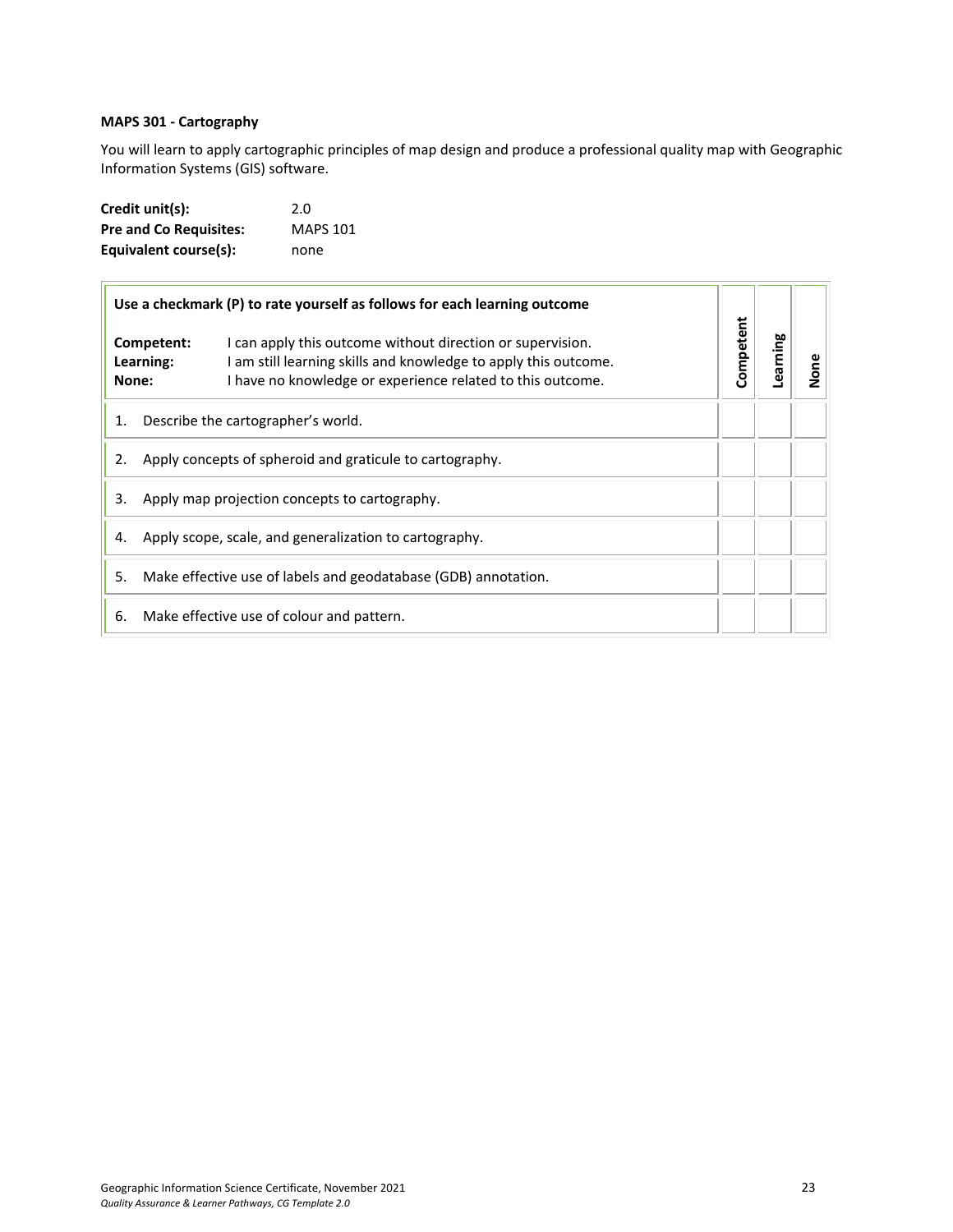# <span id="page-23-0"></span>**MAPS 302 – Geographic Information Systems (GIS) and the Internet**

You will develop Geographic Information Systems (GIS) applications for the internet. You will practice your skills by developing an internet web page.

| Credit unit(s):               | 2.0               |
|-------------------------------|-------------------|
| <b>Pre and Co Requisites:</b> | GIS 102, MAPS 301 |
| Equivalent course(s):         | none              |

|       |                         | Use a checkmark (P) to rate yourself as follows for each learning outcome                                                                                                                   |                       |  |      |
|-------|-------------------------|---------------------------------------------------------------------------------------------------------------------------------------------------------------------------------------------|-----------------------|--|------|
| None: | Competent:<br>Learning: | I can apply this outcome without direction or supervision.<br>I am still learning skills and knowledge to apply this outcome.<br>I have no knowledge or experience related to this outcome. | Competent<br>Learning |  | None |
| 1.    |                         | Identify web mapping applications.                                                                                                                                                          |                       |  |      |
| 2.    |                         | Input data using an internet mapping software.                                                                                                                                              |                       |  |      |
| 3.    |                         | Design a web page using an internet mapping software.                                                                                                                                       |                       |  |      |
| 4.    |                         | Create an account using an internet mapping software.                                                                                                                                       |                       |  |      |
| 5.    |                         | Compose an internet mapping web page.                                                                                                                                                       |                       |  |      |
| 6.    |                         | Customize an internet mapping web page.                                                                                                                                                     |                       |  |      |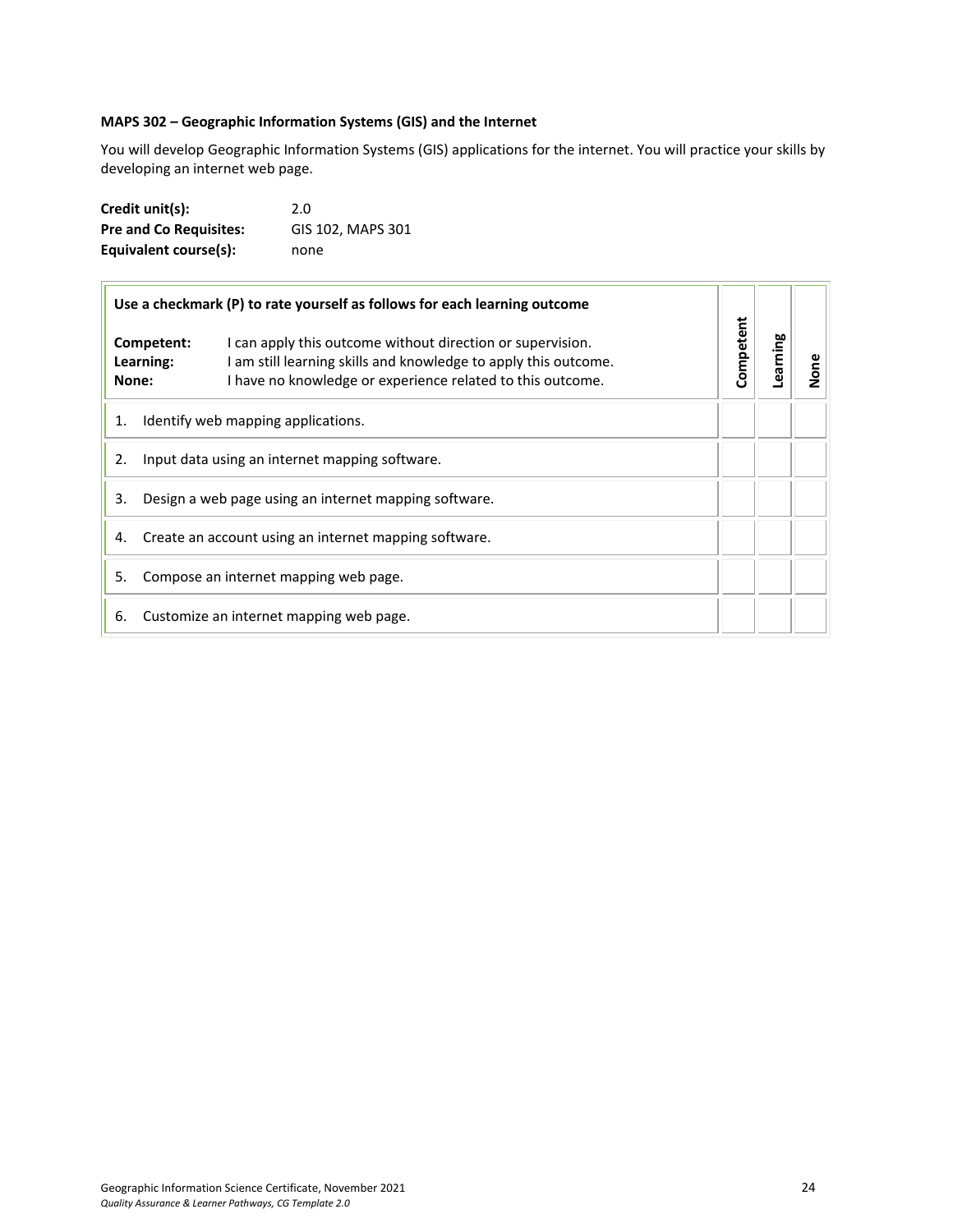#### <span id="page-24-0"></span>**PROJ 117 – Applied Research Geographic Information Science**

You will conduct a research project. You will integrate the skills, training, and knowledge you acquired throughout the program to design, conduct, collect and analyze data then present the results of a Geographic Information Science (GIS) project.

| Credit unit(s):               | 2.0  |
|-------------------------------|------|
| <b>Pre and Co Requisites:</b> | none |
| Equivalent course(s):         | none |

|    | Use a checkmark (P) to rate yourself as follows for each learning outcome                                                                                                                                                     |  |           |          |      |
|----|-------------------------------------------------------------------------------------------------------------------------------------------------------------------------------------------------------------------------------|--|-----------|----------|------|
|    | I can apply this outcome without direction or supervision.<br>Competent:<br>am still learning skills and knowledge to apply this outcome.<br>Learning:<br>I have no knowledge or experience related to this outcome.<br>None: |  | Competent | Learning | None |
| 1. | Identify an applied research project of interest to Geographic Information Science (GIS)<br>professionals.                                                                                                                    |  |           |          |      |
| 2. | Submit a project proposal.                                                                                                                                                                                                    |  |           |          |      |
| 3. | Conduct a literature search.                                                                                                                                                                                                  |  |           |          |      |
| 4. | Perform the collection and analysis of data.                                                                                                                                                                                  |  |           |          |      |
| 5. | Prepare a written report and GIS output outlining the principal findings of your research<br>project.                                                                                                                         |  |           |          |      |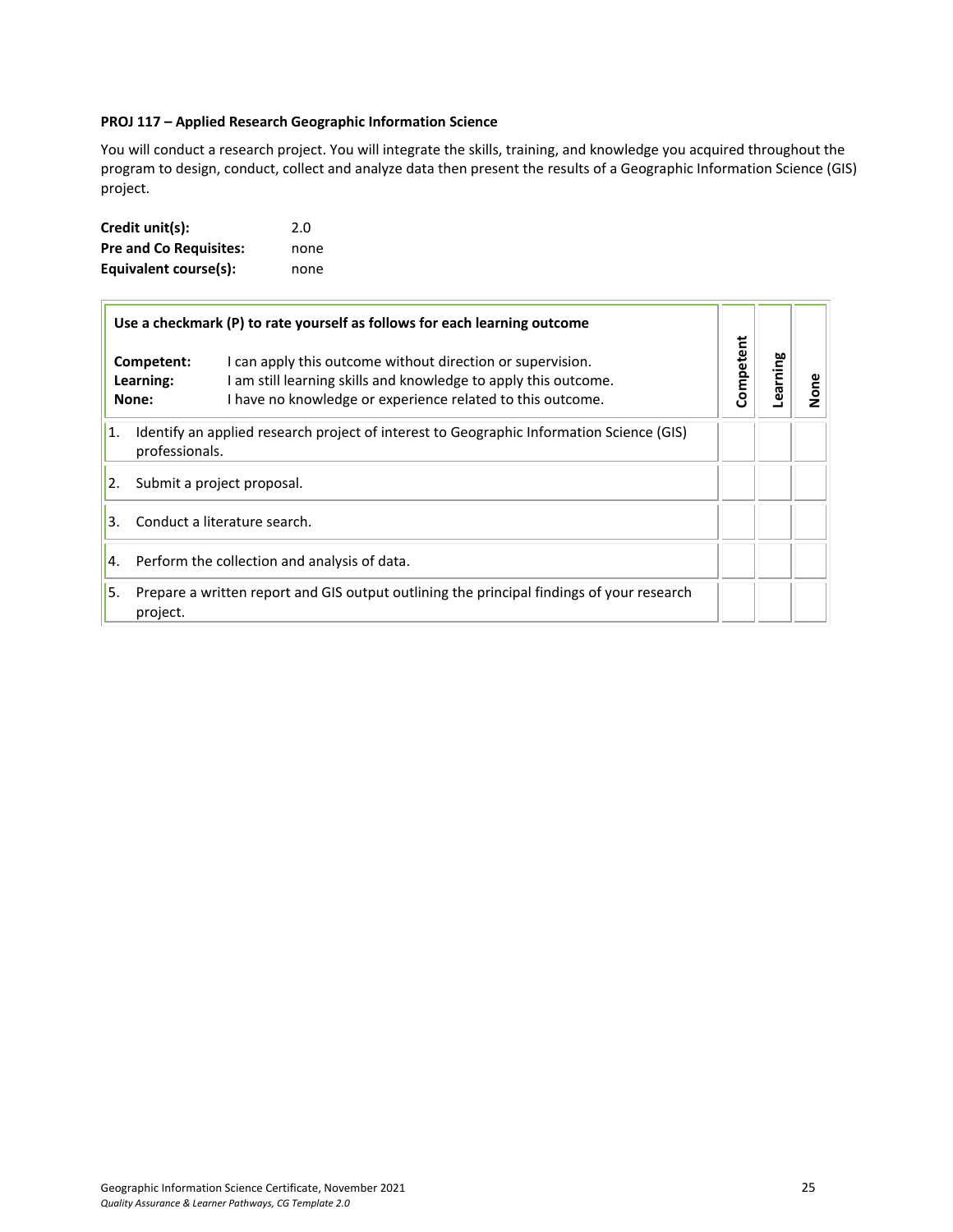#### <span id="page-25-0"></span>**PROJ 287 – Project Management**

You will be introduced to project management. You will examine the basic theory of project planning and control, from project initiation to project close out. You will apply research techniques and various tools to practice project management theory in a variety of projects. You will practice skills using project management software.

| Credit unit(s):               | 2.0  |
|-------------------------------|------|
| <b>Pre and Co Requisites:</b> | none |
| Equivalent course(s):         | none |

| Use a checkmark (P) to rate yourself as follows for each learning outcome |                                      |                                                                                                                                                                                             |                       |  |      |
|---------------------------------------------------------------------------|--------------------------------------|---------------------------------------------------------------------------------------------------------------------------------------------------------------------------------------------|-----------------------|--|------|
| None:                                                                     | Competent:<br>Learning:              | I can apply this outcome without direction or supervision.<br>I am still learning skills and knowledge to apply this outcome.<br>I have no knowledge or experience related to this outcome. | Competent<br>earning- |  | None |
| 1.                                                                        | Discuss project management concepts. |                                                                                                                                                                                             |                       |  |      |
| Explain the process to initiate a project.<br>2.                          |                                      |                                                                                                                                                                                             |                       |  |      |
| Create a project plan using project management software.<br>3.            |                                      |                                                                                                                                                                                             |                       |  |      |
| Explain the methods used to execute a project plan.<br>4.                 |                                      |                                                                                                                                                                                             |                       |  |      |
| 5.<br>Explain monitoring requirements of a project.                       |                                      |                                                                                                                                                                                             |                       |  |      |
| 6.                                                                        |                                      | Discuss closing requirements of a project.                                                                                                                                                  |                       |  |      |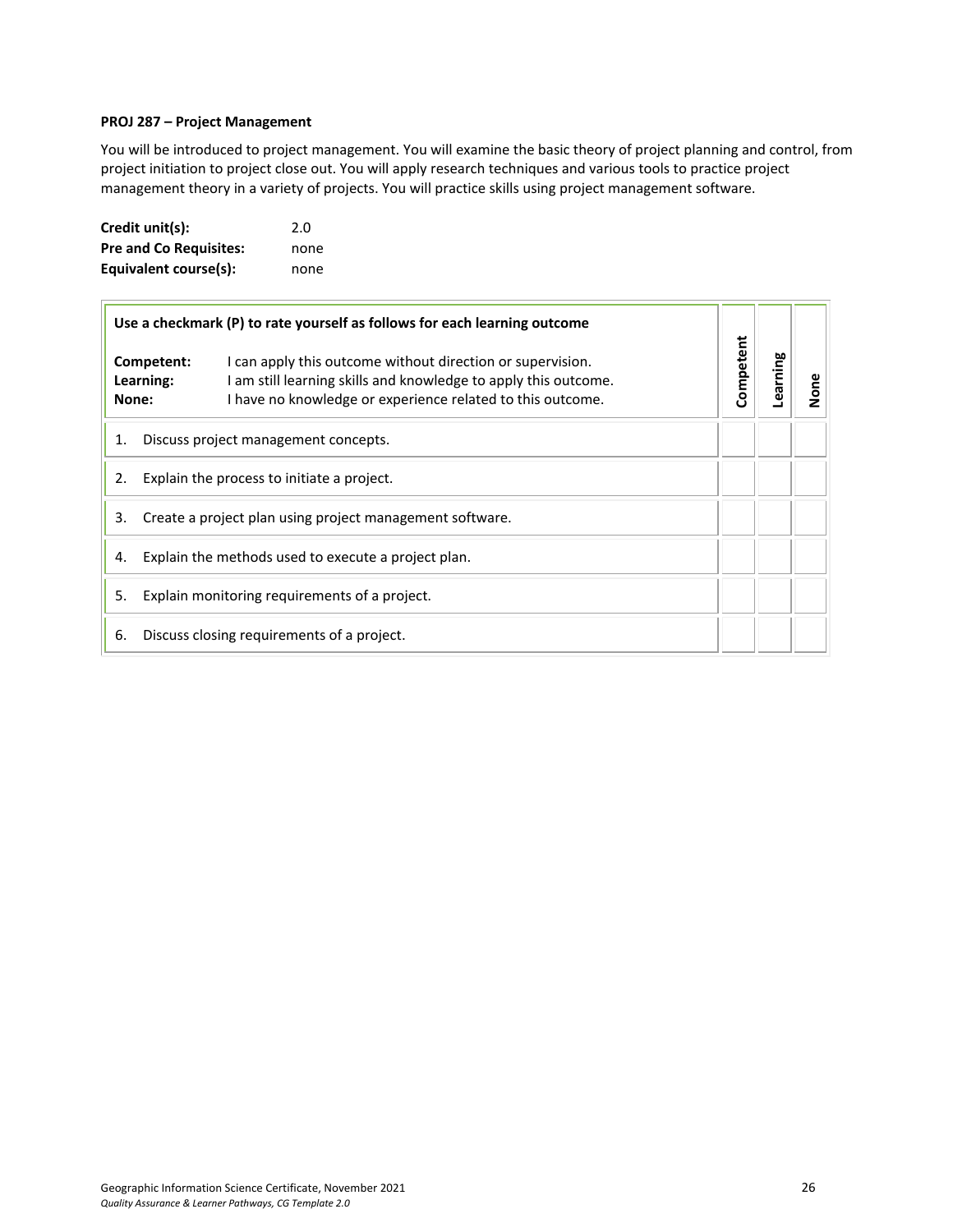# <span id="page-26-0"></span>**SYST 401 – Remote Sensing 1**

You will be introduced to satellite imagery. Your studies will include remote interpretation techniques for natural resource management applications.

| Credit unit(s):               | 2.0             |
|-------------------------------|-----------------|
| <b>Pre and Co Requisites:</b> | none            |
| Equivalent course(s):         | <b>SYST 340</b> |

|       |                         | Use a checkmark (P) to rate yourself as follows for each learning outcome                                                                                                                   |                       |  |      |
|-------|-------------------------|---------------------------------------------------------------------------------------------------------------------------------------------------------------------------------------------|-----------------------|--|------|
| None: | Competent:<br>Learning: | I can apply this outcome without direction or supervision.<br>I am still learning skills and knowledge to apply this outcome.<br>I have no knowledge or experience related to this outcome. | Competent<br>Learning |  | None |
| 1.    | remote sensing.         | Explain the role of both electromagnetic radiation and the electromagnetic spectrum in                                                                                                      |                       |  |      |
| 2.    |                         | Explain how remotely sensed imagery is obtained through sensor systems.                                                                                                                     |                       |  |      |
| 3.    |                         | Describe the characteristics of a remotely sensed image.                                                                                                                                    |                       |  |      |
| 4.    |                         | Describe the uses of remote sensing in resource management.                                                                                                                                 |                       |  |      |
| 5.    |                         | Discuss the use of Light Detection and Ranging (LIDaR).                                                                                                                                     |                       |  |      |
| 6.    |                         | Order remote sensing imagery.                                                                                                                                                               |                       |  |      |